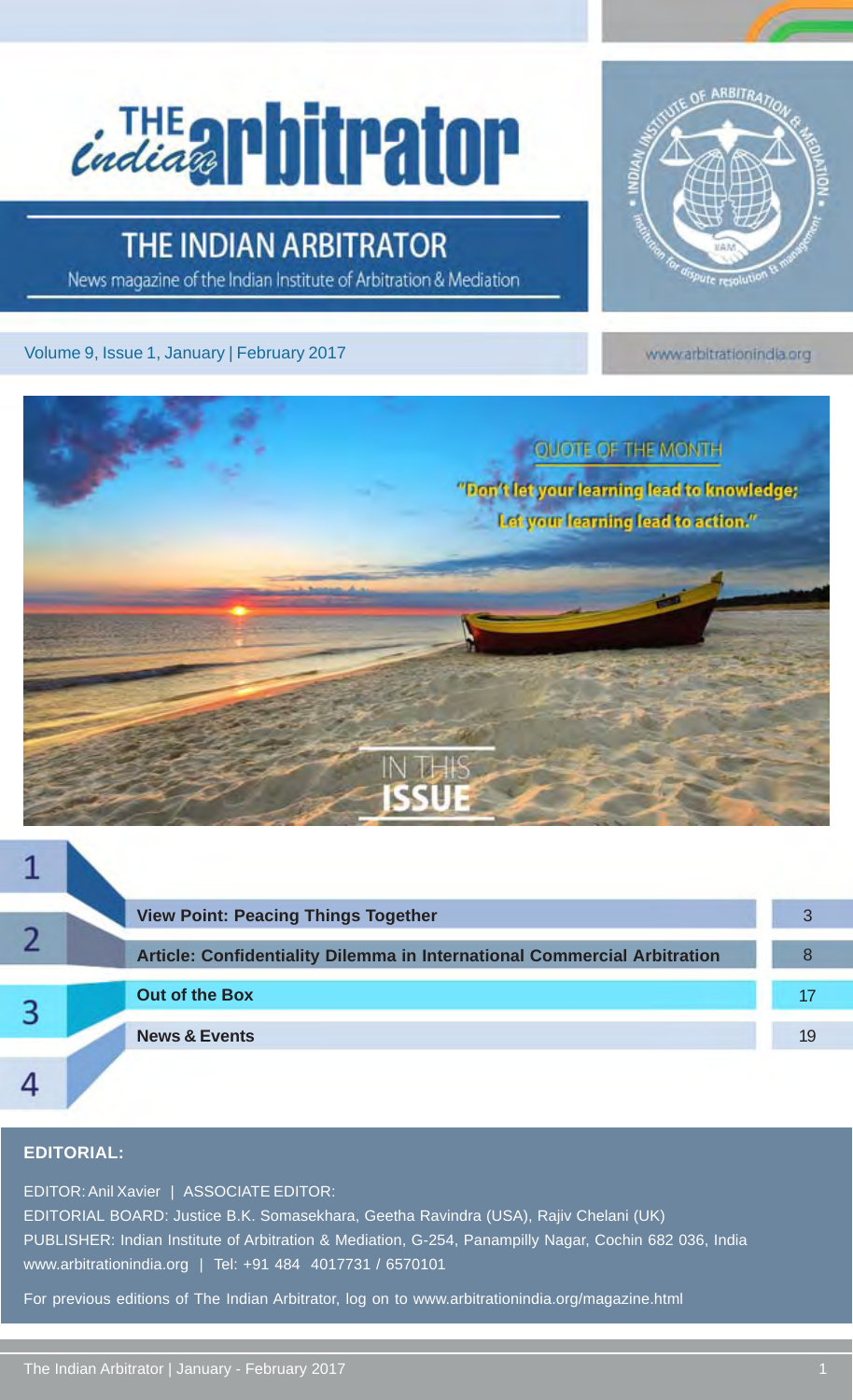### **Editor's Note**



*New Year is always a good time to think about something exciting and make some resolutions. These resolutions are all (at least potentially) inspiring and mind expanding. But even with this enthusiasm most of us think that the world's problems are so big that we can do little to help. So our resolutions also will not be that big. On our own, we cannot end wars or wipe out injustice, but the cumulative impact of thousands of small acts of goodness can be bigger than we imagine. As ADR professionals, we can make these small acts which could make a global impact. The Global Pound Conference is such an act and let us do our part to make that BIG change in shaping the future of dispute resolution and improving access to justice.*

*Looking forward to a wonderful 2017!*

Anil Xavier

The views expressed by the authors do not necessarily represent those of the publisher. The publisher makes all reasonable effort to ensure that the information provided is accurate, but does not guarantee or warranty accuracy, validity, completeness or suitability of the contents for any purpose. The information contained in this publication should not form the basis of any decision as to a particular course of action; nor should it be relied upon as a legal advice or regarded as a substitute for a detailed legal advice in individual case. Under no circumstances shall the publisher be liable for any direct, incidental, special and consequential loss and damage that results from the readers' reliance or non-reliance of information provided in this publication. The copyright of this publication vests solely and exclusively with the publisher and no part may be reproduced or transmitted by any process or means without prior written permission of the Indian Institute of Arbitration & Mediation. The information provided in this publication is as of date of publication, however many of the articles or contents might have been written earlier and may not cover the most recent developments.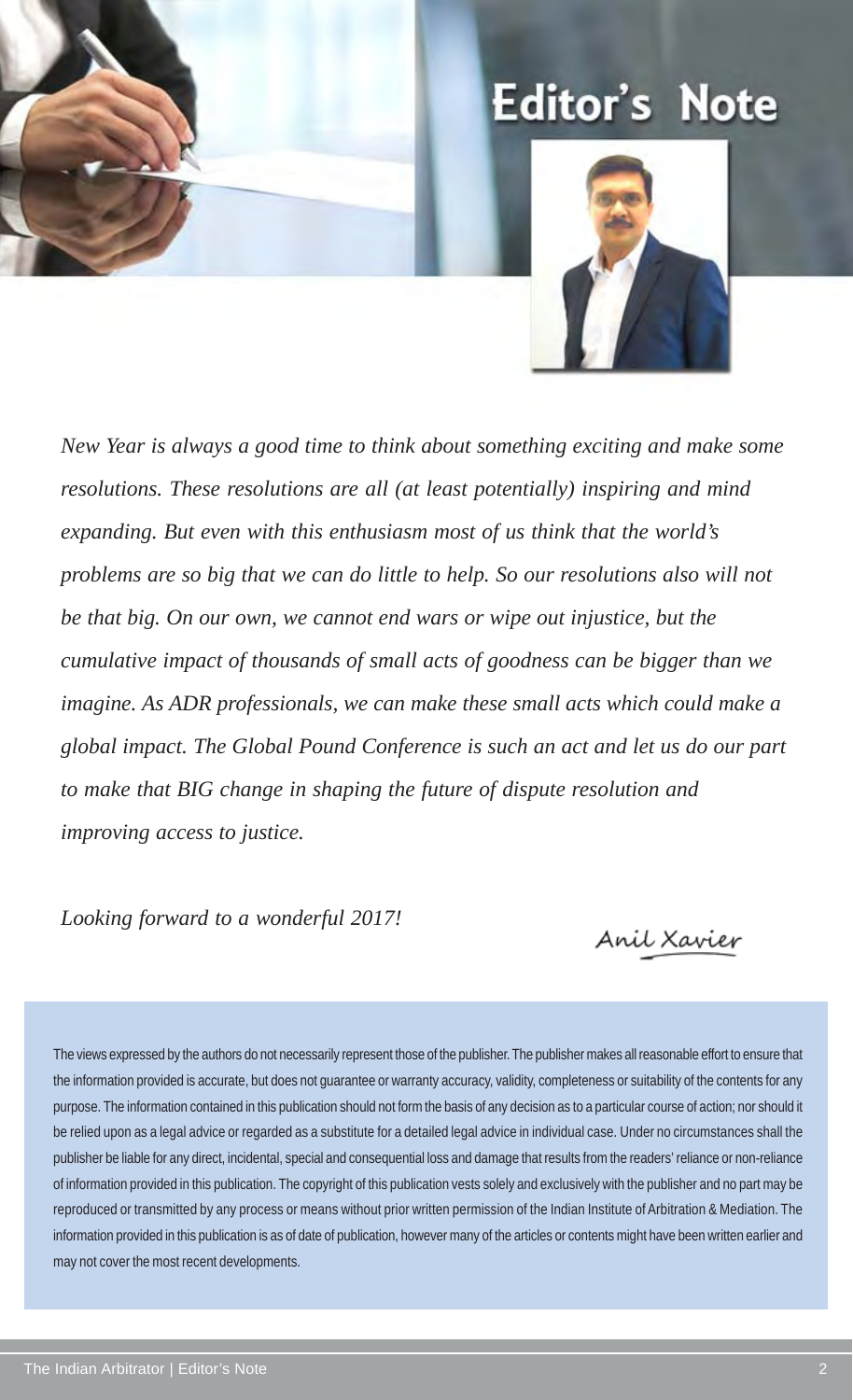### **VOEW POONT**

### PEACING THINGS TOGETHER

#### JOEL LEE

*What can we do to wage peace? A key part of Peacing is promoting understanding and acceptance. To be clear, this is more than just tolerance. The next step would be acceptance of the differences that exist and that it is ok to be different. Another a key part to Peacing must be the ability to start and continue to have dialogue with all stakeholders. According to the author, even though we try to do this in bringing parties to a settlement in mediation, perhaps this can be done in a wider space. Let's see what we can do by Peaceing Things Together.*

 ${\rm As}$  2016 ends, I can't help but reflect upon the events over the last 11 months. 2016 has not been a good year, at least in my opinion. Way too many lights in the world have passed on, natural disasters abound and with the political upsets around the world (and some continue to happen), it would appear that the world is barreling towards chaos. And perhaps that is the natural order (or disorder) of the universe.

And if the world is going to end due to circumstances *outside* our control, then so be it. And perhaps that is the point. If the world might end due to circumstances *within* our control, what could we be doing about it?

I remember a saying I heard in my youth which went "Peace is not the absence of war, we must wage peace as fervently as others would wage war". I do not remember the source of this but it impacted me deeply. (For completion, I must add that in the internet age, a search attributes the first part of the saying to Einstein or Spinoza. The second part seems to be a phrase used by various people but the source of it is unclear.)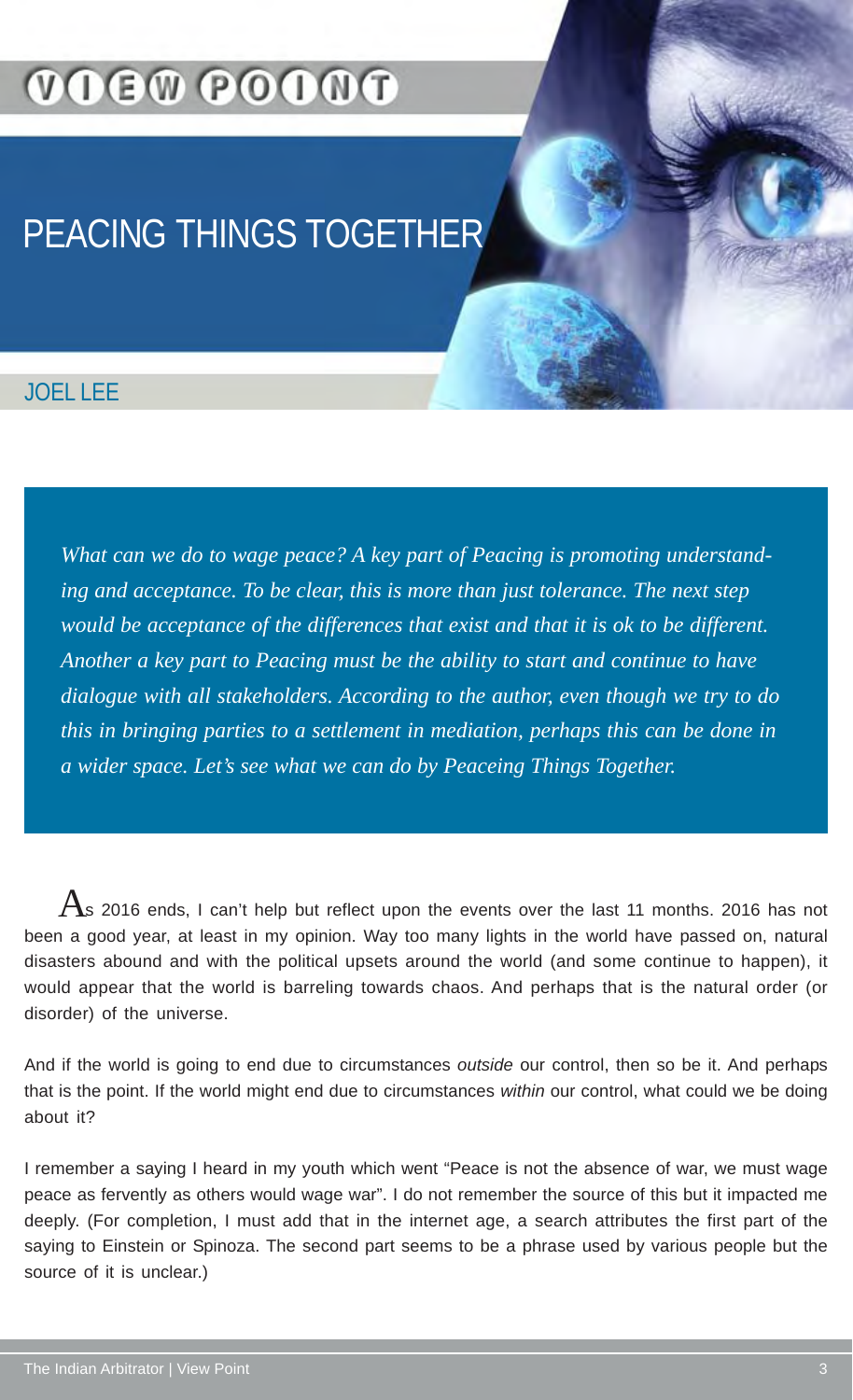What can we do to wage peace? What is peace anyway? Most definitions (official or otherwise) seem to reference peace as a non-warring state or a state free from war. But that's not very helpful. It is trite that the human brain cannot easily process a negative (including that sentence). Don't take my word for it, let's engage in a thought experiment.

"Clear your mind. Now, I don't want you to think of a pink elephant. Whatever you do, don't think of a pink elephant."

What are you thinking of? Unless you are semantically trained, you are probably thinking of a pink elephant. You can't help it. There is no easy way for your cognitive processes to "not think of something". This is why road signs that prohibit an action will depict the action and then cross it out.

Parents with children know that telling them "Don't run" or "Don't touch" very often invokes the prohibited behaviour. In Singapore, we have large LED signs on our expressways that can be used to alert motorists to hazards. For a period of time, those signs flashed the message "Don't Speed". While I do not have any evidence to prove that this didn't work, I suspect there might have been an increased incidence of speeding.

This is why in training and education, we advise that when giving feedback, we should avoid telling people what not to do but to provide specific feedback about a positive action. Telling people what not to do does not give the brain a direction to move towards. Going to back to those LED signs on Singapore expressways, someone must have caught on. The signs no longer flash "Don't Speed". They now say "Drive Safely". More recently, they have also begun to say "Think of your loved ones and get home to them safely" (for that extra motivation I suppose).

And this is why I went on this detour. A definition of peace which references an absence of war does not give us, as a species, a direction to move towards. (I note with some irony that the definition of war suffers from no such problem. It is generally positively defined as a state of armed conflict. One wonders what might happen if we defined war as a non-peaceful state. But I digress.)

So, if Peace = Not War, then when war doesn't exist, what do we do? I would like to suggest that the state of "Not War" is really just a starting point. "Not War" is not Peace but only the first step towards a state of peace. How do we move from this state of "Not War" to a state of Peace?

Grammatically, the word "Peace" is an abstract noun (also known as a nominalization). Abstract nouns do not exist as things. A pen, a building, a cat are all concrete nouns. They exist in the world as physical objects. Words like Peace or Love or Relationship or Conflict or Mediation are all verbs which have been frozen as a static noun. This has the effect of making the abstract noun seem immovable and permanent. It also has the effect of disempowering us from the actions we can take to change the circumstances.

By way of example, consider the difference between these two sentences.

"I'm afraid our relationship isn't working out" "I'm afraid the way we are relating isn't working out"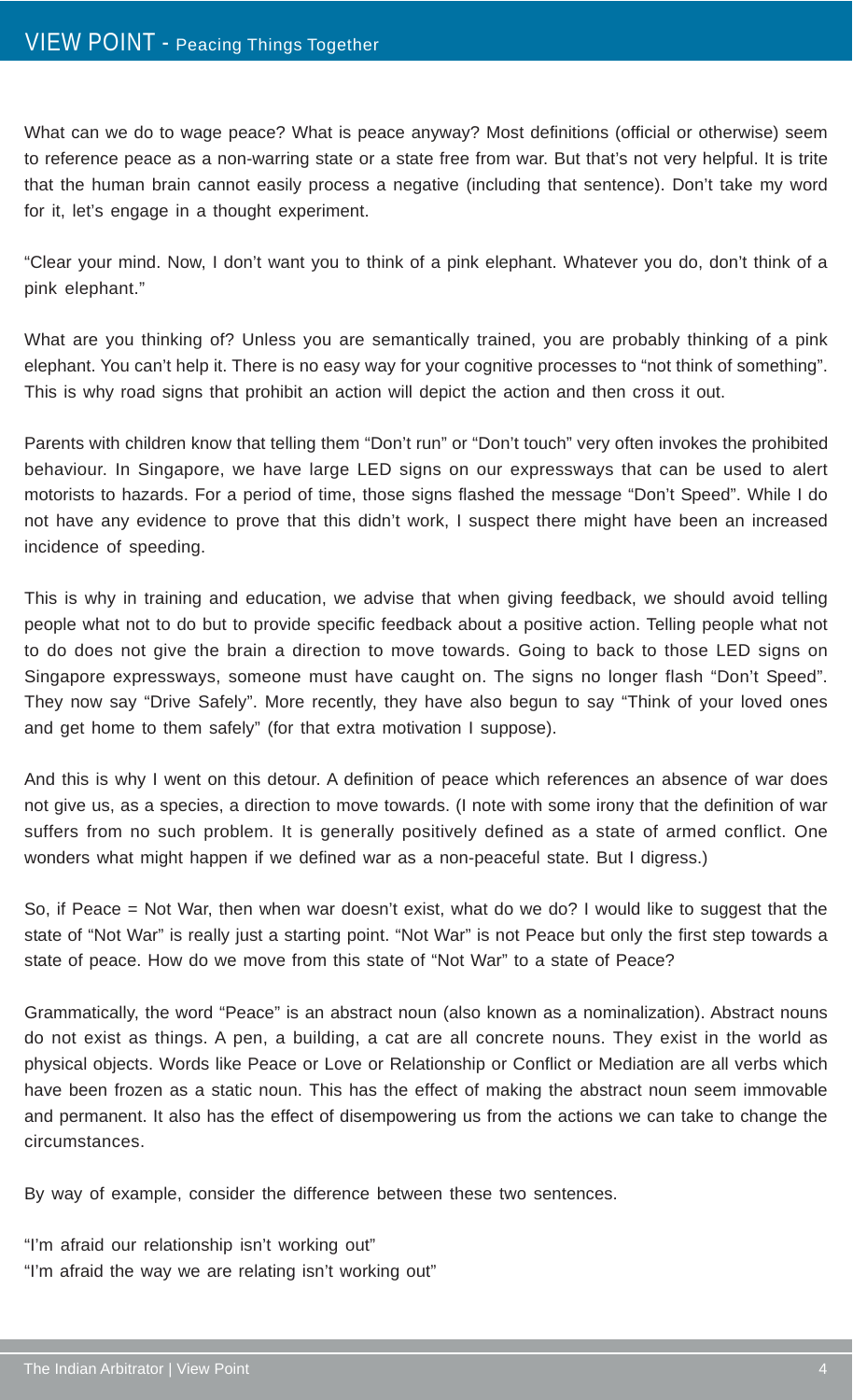Most people would experience the first sentence as final and immovable. The second however, is often experienced as a statement of how things are right now but with the possibility of movement. This is due to the use of verb form of the word "relationship".

So, what is the verb form of "Peace"? "Peacing" is obviously incorrect, although it does express the concept sufficiently. How does one engage in "Peacing"? This is where I invite the readers to share in the comments what they feel would be positive acts of Peacing. After all, we Mediators are often referred to as Peacemakers and there must surely be lessons and ideas we can draw from our training, work and practice that can help.

On my part, I want to offer 3 ideas.

First, I think a key part of Peacing is promoting understanding and acceptance. To be clear, this is more than just tolerance. To tolerate something has a bit of a negative connotation. As if you didn't like it but you are forcing yourself not to react and to behave in a certain way. Understanding and acceptance is something entirely different. Understanding requires empathy and the ability to step into the other person's shoes and see the world through their eyes. This would already be a very good start. Sadly, there seems to be precious little of this today. We cling on to our notions of separateness and think that "the problems of the other person are not my problem".

The next step would be acceptance of the differences that exist and that it is ok to be different. This doesn't necessarily mean that we agree with their lifestyle but that we accept that they have a different lifestyle. This is often difficult to do because we see a different lifestyle as a threat to our lifestyle. Our "either-or" paradigms (win-lose, us-them, right-wrong) must evolve into a space where we can say things can be "this *and* that". We try to do this in bringing parties to a settlement in mediation. Perhaps this can be done in a wider space.

### Interested to contribute Articles?

We would like to have your contributions. Articles should be in English. Please take care that quotations, references and footnotes are accurate and complete. Submissions may be made to the Journals Division, Indian Institute of Arbitration & Mediation, G-254, Panampilly Nagar, Cochin - 682 036 or editor@arbitrationindia.com.

Publication of the Article will be the discretion of IIAM and submissions made indicates that the author consents, in the event of publication, to automatically transfer this one time use to publish the copyrighted material to the publisher of the IIAM Journal.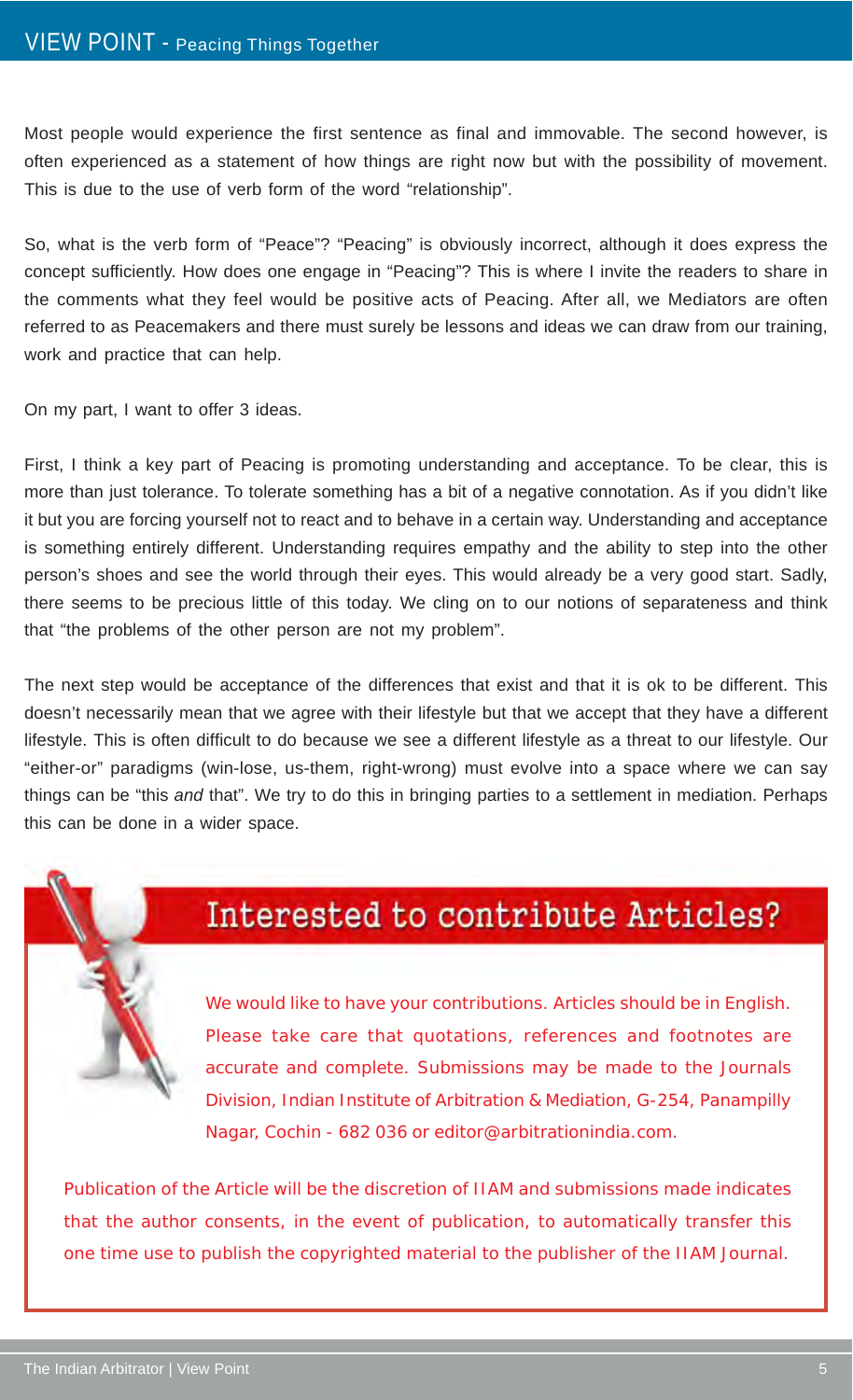Secondly, a key part to Peacing must be the ability to start and continue to have dialogue with all stakeholders. Just as we facilitate communication in mediation and that communication is key to helping parties find common ground, ways must be found for groups (whether communities, races, countries, etc) to have honest, productive communication about our fears, emotions, assumptions and concerns. The space and process must be managed such that there is responsible freedom of expression without judgment. The process must manage how, who and when one speaks and also take into account how to manage strong emotions.

It is important for the freedom of expression to be responsibly exercised. One should not be able to get away with deliberately saying inflammatory things or saying things in an inflammatory manner. It may mean that facilitators have to reframe or that might even have to be coaching in communication as a precursor to the dialogue. Judgment cannot exist either so that people don't feel afraid to speak, albeit responsibly. An excellent demonstration of what not to do can be easily found on social media where flame wars abound and trolls flourish. It is easy to say something on social media without thinking too hard about the consequences of what one says. Responsible action in social media is so rare it often seems like an oxymoron.

This leads us to the third point. How often do we walk our talk? I have been in the presence of people who meditate (not mediate) speaking about mindfulness and the no-ego state and in the next moment losing it when a car cuts in front of them. Maybe the reason why people don't handle conflict well is because they don't know any other way? Think about it for a moment. We learn how to handle what life throws us from our families, friends and frankly the media. Our family and friends, while often wellmeaning, don't often encourage us to understand and accept the other person (whom we have perceived to have wronged us or are unacceptably different) and to engage in productive dialogue. Instead, they often feel it is their role to side with us and make us feel that we are justified in our actions. As for the media, we are bombarded with bad news and TV shows and movies that glorify war and show us that shouting the other person down or physically hitting them is an acceptable way to deal with conflict. And honestly, I get it. A news service that only shares good news will go out of business. And no one will tune in to a TV show or pay to watch a movie where the protagonist goes about his/her way dealing with conflict in a positive, affirming and empowering manner. It is after all a form of escapism. The problem is that viewers sometimes forget that it is a form of escapism and they unconsciously take on those behaviours as appropriate ones to use in the world. And this toxifies the environment.

As mediators, we are role models. When resolving disputes between parties, how we do it also informs and educates parties on how to speak, how to address emotions and how to solve problems. But outside our formal roles as mediators, we need to also walk our talk. How do we handle conflict in our daily lives with our loved ones? How do we communicate with those we are in conflict with? How do we handle difference or challenges?

My apologies if it seems to some readers that some of what I have said is naive or that I have suggested nothing new. Some may even say, what can we as private individuals do? Well, I am happy to accept that greater minds than mine have thought about this. I am also willing to accept some of these ideas have been tried and have not worked. I do not see these as reasons to not keep thinking about how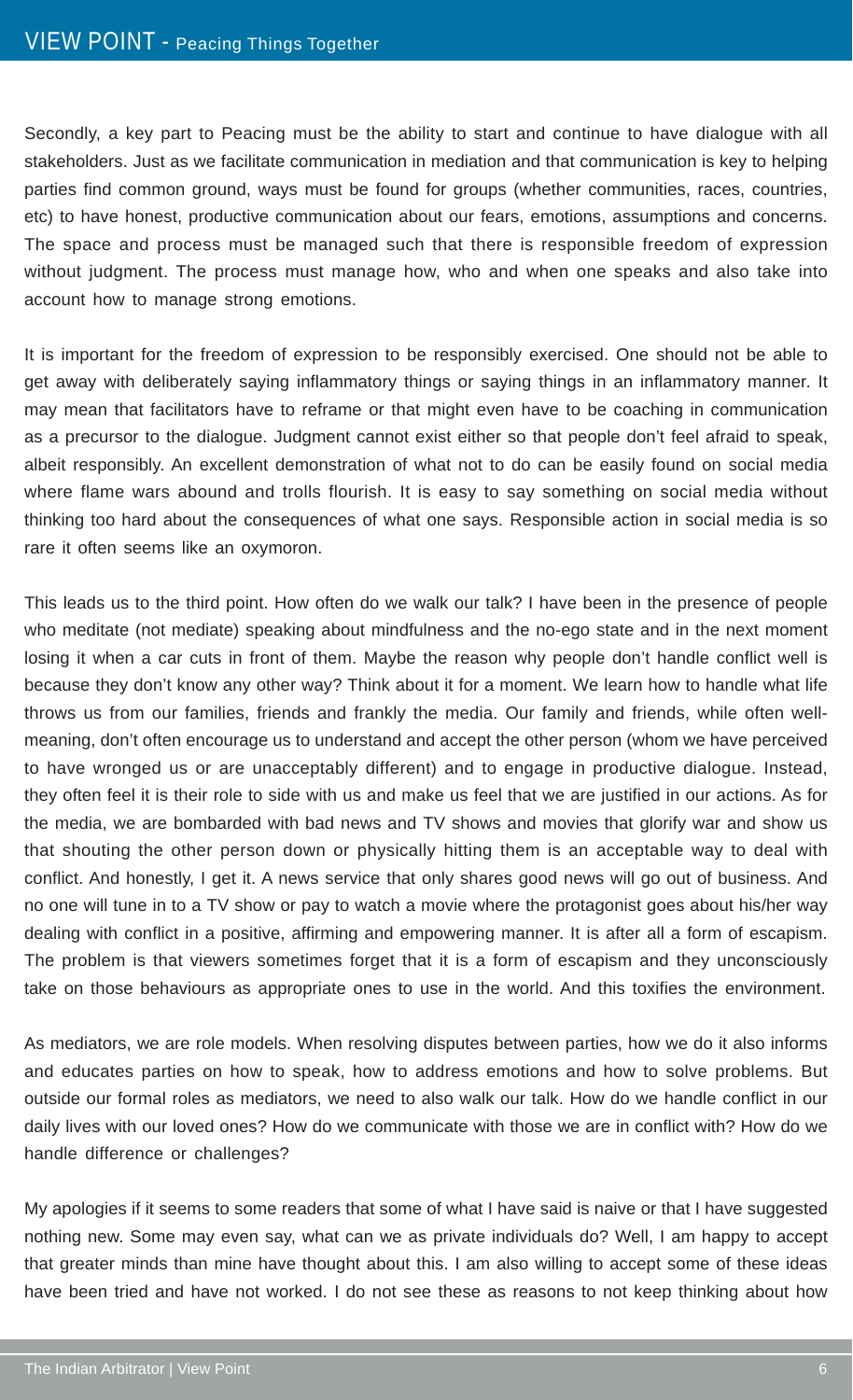to wage peace or that we should stop challenging ourselves to make the ideas work. As for the enormity of the enterprise, I take a leaf from the environmental movement. "Think Global, Act Local". We do want we can in the context of our own spheres of influence and we will hopefully hit a threshold, a bifurcation point from which a greater order will emerge from the chaos. Let's see what we can do by Peaceing Things Together.

[\*This article appeared first on Kluwer Mediation Blog]



#### AUTHOR:

Joel Lee is an Associate Professor at the Faculty of Law, the National University of Singapore and runs the faculty's Negotiation and Mediation Workshops. A graduate of Victoria University of Wellington and Harvard Law Schools, Joel is a consultant with CMPartners (USA) and a principal mediator with and a trainer of the Singapore Mediation Centre.



Recognizing that the empowerment to resolve disputes amicably and voluntarily is an expression of civil maturity, IIAM along with India International ADR Association has formulated "Pledge to Mediate" among companies and organisations as part of promoting best governance and speedy justice. By becoming signatory of the Pledge, you make a public, policy statement indicating your commitment to the promotion of amicable



settlement of disputes. The pledge is cost-free and not legally binding. Organisations stand to benefit from various vital outcomes, including Expression of Corporate Governance, Goodwill Generation, etc.

Become a signatory to the "Pledge to Mediate" –For details log on to www.arbitrationindia.org/ pledge.html or contact IIAM Director at dir@arbitrationindia.com for details.

#### Patience & Silence Are Powerful Energies Patience Makes You Mentally Strong Silence Makes You Emotionally Strong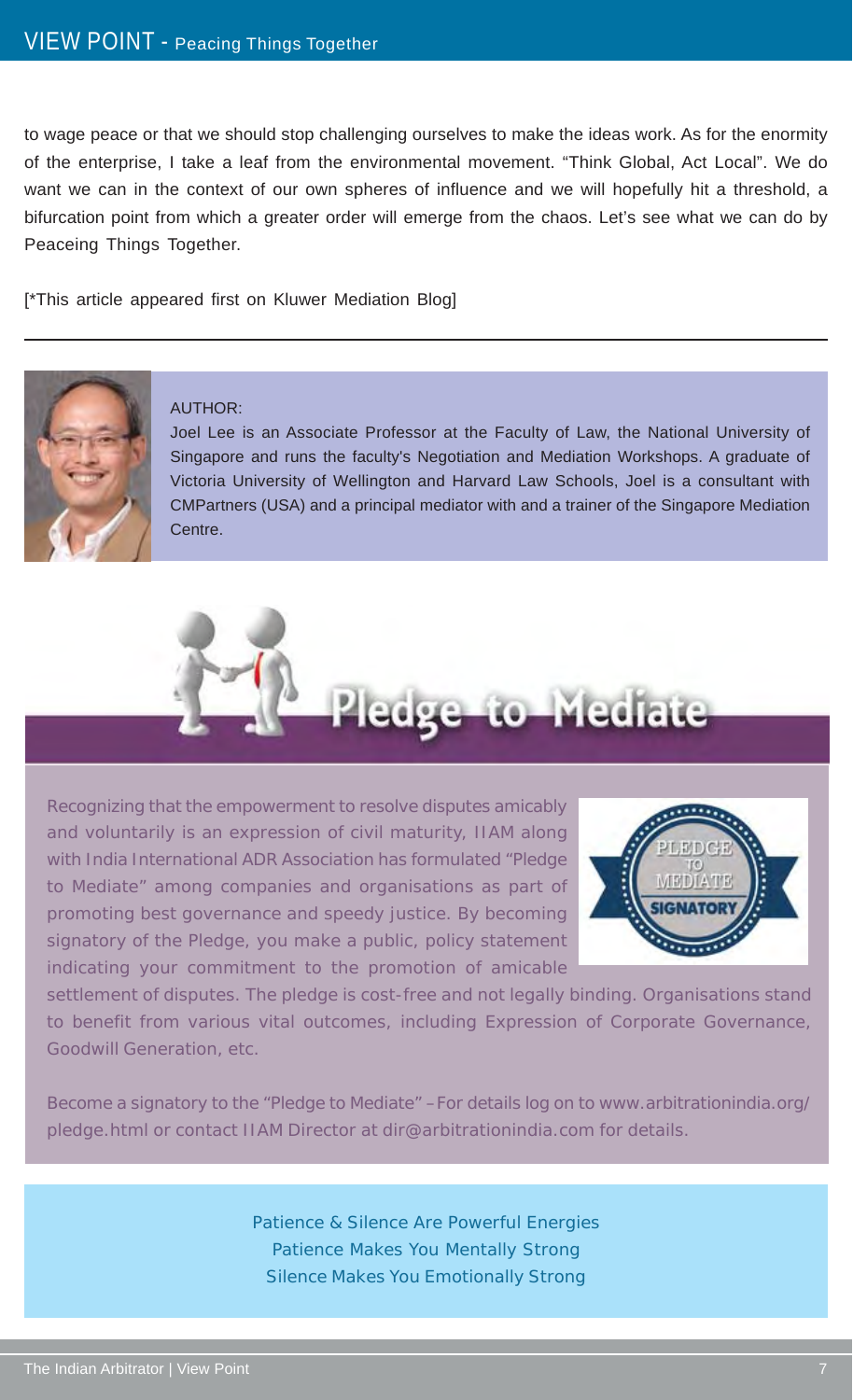# **Article**

### CONFIDENTIALITY DILEMMA IN INTERNATIONAL COMMERCIAL ARBITRATION

#### MAYANK SAMUEL

*There is a widening gap between the traditional approach which considers confidentiality as an integral part of arbitration and the modern understanding where certain domestic courts have rejected any implied duty of confidentiality. One of the main reasons for parties' choice to arbitrate is the privacy and confidentiality of proceedings. This paper provides suggestions on working around the confidentiality conundrum to protect the commercial dealings and trade secrets of parties to arbitration. It seeks to propose general uniform rule, giving arbitral tribunal greater powers on protecting parties' confidentiality from potential misuse.*

#### **CONFIDENTIALITY IN ARBITRATION PROCEEDINGS: AN INTRODUCTION**

The terms 'Privacy' and 'Confidentiality' had been used in arbitration interchangeably until the latter half of 20<sup>th</sup> century.<sup>1</sup> While 'Privacy' means that no third party can attend arbitral conferences and hearings, 'Confidentiality' refers to non-disclosure of particular information in public.2 Private hearings would not necessarily attach confidentiality obligations to the parties to arbitration. The general assumption had been that arbitration proceedings are both private and confidential, though the latter stands corrected in the 21<sup>st</sup> century.

Arbitrations owe their application to a private agreement, which is different from litigation. The underlying assumption that confidentiality is a part and parcel of arbitration proceedings flows from the traditional

**(Footnotes)**

1 M. Collins QC, *Privacy and Confidentiality in Arbitration Proceedings*, 11 Arbitration International 321-336 (1995).

<sup>&</sup>lt;sup>2</sup> Gary B Born, International Commercial Arbitration, 2251-2252(1<sup>st</sup>ed. 2014).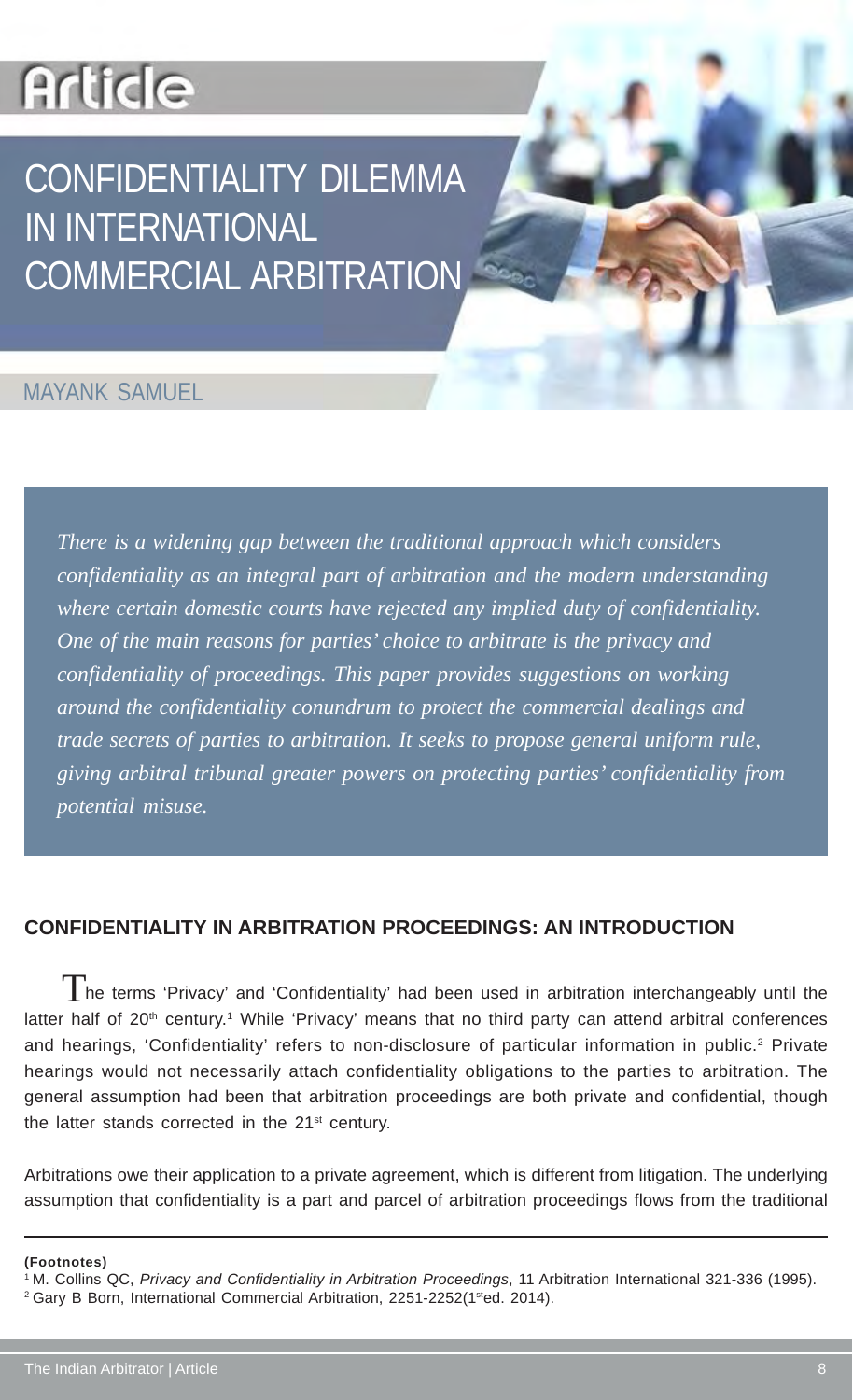understanding of arbitration. This has, however, undergone change in the last decade of  $20<sup>th</sup>$  century with Australian and Swedish courts rejecting any implied duty of maintaining confidentiality in arbitration.<sup>3</sup> Judicial opinion therein caused confusion and irregularities in the application of confidentiality principle to arbitrations around the world. To clarify this, multiple jurisdictions came out with new arbitration laws and internationally recognized arbitral institutions amended their rules.

While some nations and arbitral bodies notified that implied confidentiality cannot be assumed in arbitration proceedings, others have followed the traditional approach to include the same as a duty imposed either upon the arbitrators, or parties or both<sup>4</sup>. The nature of arbitration proceedings and extent of applicability of confidentiality is dependent upon two factors:-

- (i) The seat of Arbitration
- (ii) The Rules applicable to the Arbitration

However, the confidentiality issue is complicated due to involvement of multiple actors (witnesses, translators, officials of the arbitral institution etc.) in arbitration who – unlike the arbitrator(s) and parties – are not governed by the arbitral rules or arbitration agreement even though they have access to confidential information. There is no uniformity on scope of application of confidentiality principle amongst countries and international arbitral institutions.

#### **CONFLICTING CONFIDENTIALITY STANDARDS IN COUNTRIES**

Under the French Civil Code, confidentiality is limited to arbitrators' deliberations; however French judiciary has opined that there is a limited general duty of confidentiality. The French court ruling in

#### **(Footnotes)**

3 Richard Smellie, *Is arbitration confidential?,* Lexology-Fenwick Elliott Solicitors, http://www.lexology.com/library/ detail.aspx?g=fe578ed6-03ca-4f77-b4f8-61094f6b901b (Last updated: March 12 2013).

4 The countries and arbitral institutions following the traditional understanding have been discussed in detail in the next chapter.

PROMOTING STUDENT AUTHORS



*every year one student author will receive the "Best Young Author" certificate from IIAM.*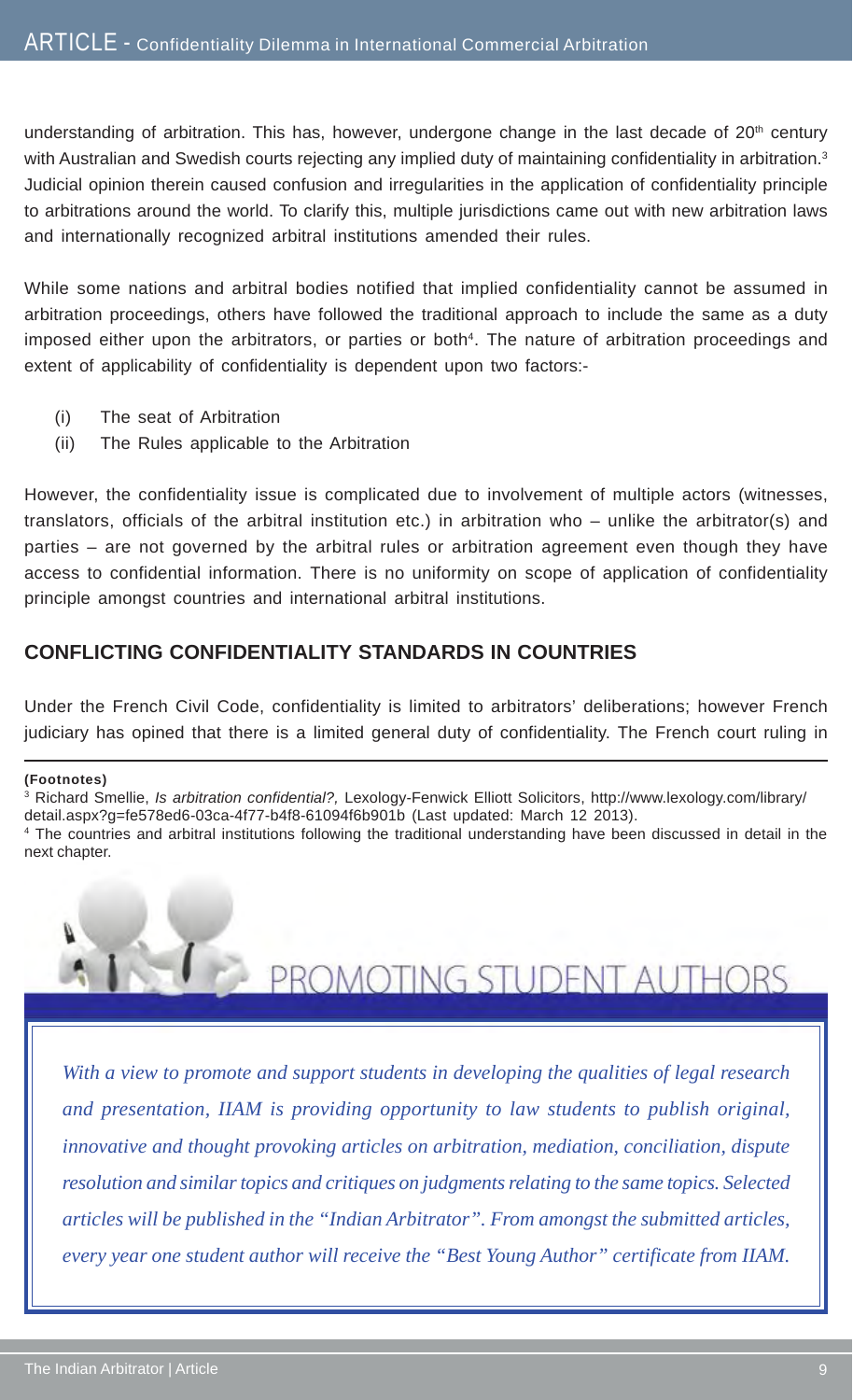*Aita5 –* where party violating the confidentiality obligations was penalized – seems to provide rigorous protection to the confidentiality of arbitral proceedings and award. Across the Channel, the London Court of International Arbitration (LCIA) is one of the world's leading arbitral institutions for commercial dispute resolution.<sup>6</sup> Though the UK governing law – the 1996 Arbitration Act – is silent on confidentiality, there are three applicable rules<sup>7</sup>  $-$ 

- (i) Arbitration proceedings are to be held in private, unless agreed otherwise
- (ii) There is an implied confidentiality in every arbitration
- (iii) Such confidentiality is subject to certain exceptions, namely court order, parties' consent, public interest and reasonable necessity.

Arbitration is the preferred mode for companies for resolution of their disputes since it allows them to keep the settlement terms and trade secrets confidential. The England & Wales HC in *Emmott*<sup>8</sup> upheld the existence of parties' implied duty of confidentiality in arbitration proceedings. The judgment did two things, namely –

- (i) It divided all confidential information into two parts
	- a. Firstly, information which is inherently confidential (trade secrets); and
	- b. Secondly, information protected by implied duty of confidentiality such that the same finds application only in arbitration.
- (ii) It recognized four exceptions (court order, parties' consent, public interest and reasonable necessity) to the implied duty of confidentiality.

These principles later found application in *Milsom v. Ablyazov*<sup>9</sup> where the Court observed that such implied duty isn't absolute. For instance, this duty won't extend to a party's own documents even though the same were produced in arbitral proceedings, since they were inherently non-confidential.

#### **ARBITRAL SEATS IN ASIA**

Asia is increasingly becoming the center for international commercial arbitration since its emergence as the economic powerhouse.

#### **Singapore**

Singapore is home to Singapore International Arbitration Centre (SIAC) – the local arbitration laws explicitly provide for confidentiality in court proceedings emanating from arbitration, on parties' request.<sup>10</sup> The general obligation of confidentiality in arbitral proceedings is impliedly read into the arbitration agreement. The Singapore HC in *Kristle Trading11* observed that the confidentiality level applicable to

**<sup>(</sup>Footnotes)**

<sup>5</sup> Aita v. Ojjeh, (1986) Revue de L'arbitrage 583.

<sup>6</sup> LCIA, *Introduction*, http://www.lcia.org/LCIA/introduction.aspx (Last accessed: November 30, 2016).

<sup>7</sup> John Forster Emmott v. Michael Wilson & Partners Limited, (2008) EWCA Civ 184.

<sup>8</sup> *Ibid*.

<sup>9</sup> Milsom & Ors v. Ablyazov, (2011) EWHC 1846 (Ch).

<sup>10</sup> International Arbitration Act, Act No. 23 of 1994, Chapter 143A (2002)§§ 22, 23.

<sup>11</sup> International Coal Pvt Ltd v. Kristle Trading Ltd and Another and Another Suit, (2009) 1 SLR 945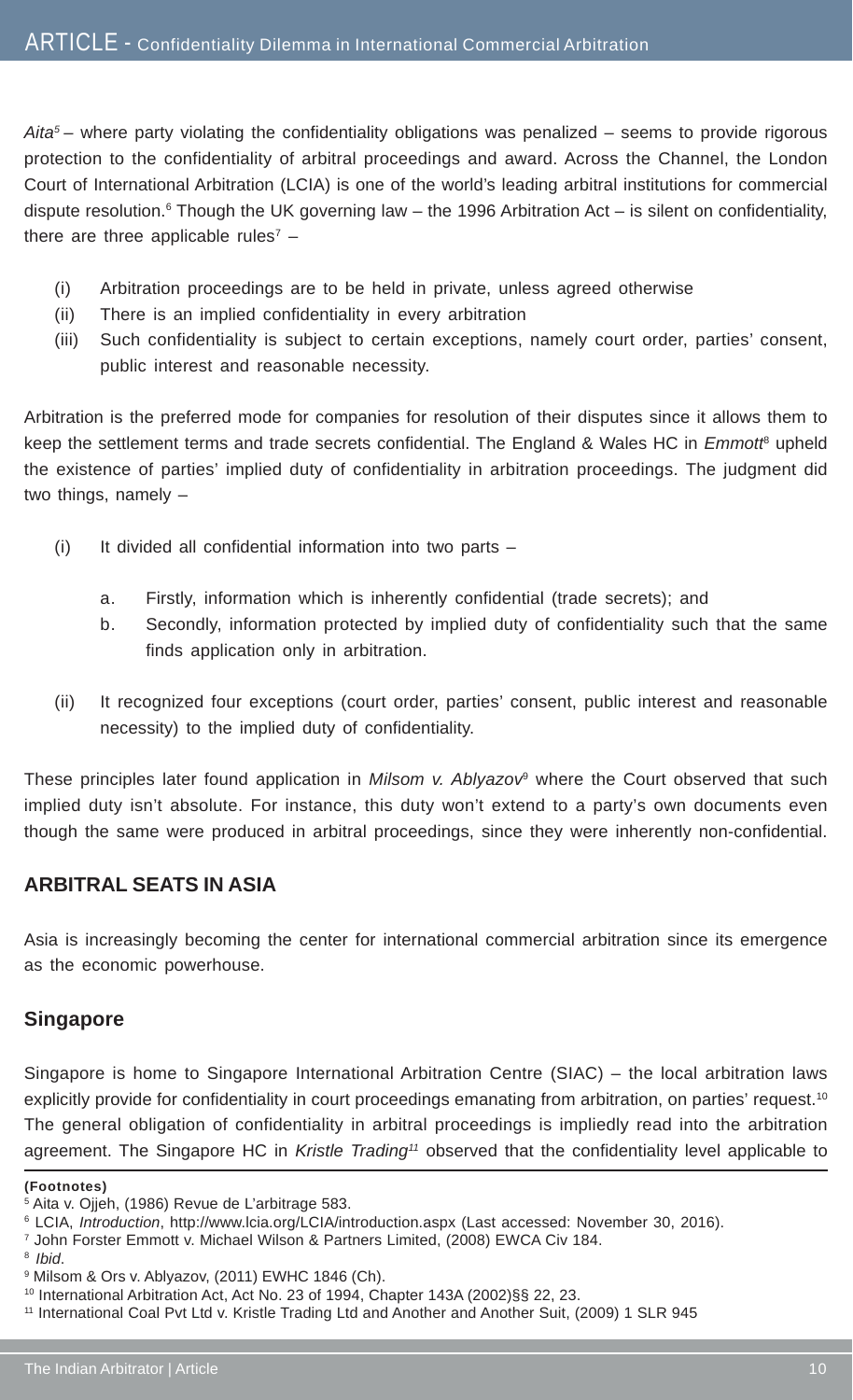a specific arbitration is required to be evaluated on a case-to-case basis. For instance, an arbitration award registered as a court judgment would be available in public domain as compared to deliberations of the arbitral tribunal and documents produced which are required to be kept confidential in totality.<sup>12</sup>

Analysis – Singaporean law departs from the English position on one count. The Singapore HC in *Win Win Nu<sup>13</sup>* held that court's leave wasn't required for disclosure of information reasonably necessary to protect a party's legitimate interests. This is in contrast to the English position where such leave is required. The local laws however provide for court's subsequent adjudication upon the reasonable necessity of such disclosure, though arguably by then the damage is already done.

Singapore International Arbitration Act (SIAA) provides for arbitration-related proceedings to not be heard in open court where a party makes an application to that effect.<sup>14</sup> Even in closed-court proceedings, the court exercises control over publication of information;<sup>15</sup> only where all parties agree upon such publication or the court feels that the same would not reveal any confidential information, is it permissible.16 In *AAY & others v. AAZ17*, the HC opined that non-disclosure of parties' identity amounted to protection of confidentiality of arbitral proceedings.

**(Footnotes)**

<sup>12</sup> *Ibid*

14 International Arbitration Act, Act No. 23 of 1994, Chapter 143A (2002)§ 22.

<sup>15</sup> *Ibid,* § 23(2).

- <sup>16</sup> *Ibid,* § 23(3).
- 17 AAY and others v. AAZ, (2009) SGHC 142.



### Like to partner with IIAM Community Mediation Service

Indian Institute of Arbitration & Mediation welcomes you to take part in an exiting attempt of social transition to make our world a safe,

sustainable, peaceful and prosperous place to live.

Make an important contribution by adopting or supporting Community Mediation Clinics.



**For details visit www.communitymediation.in**

<sup>13</sup> Myanma Yaung Chi Oo Co Ltd v. Win Win Nu and another, (2003) SGHC 124.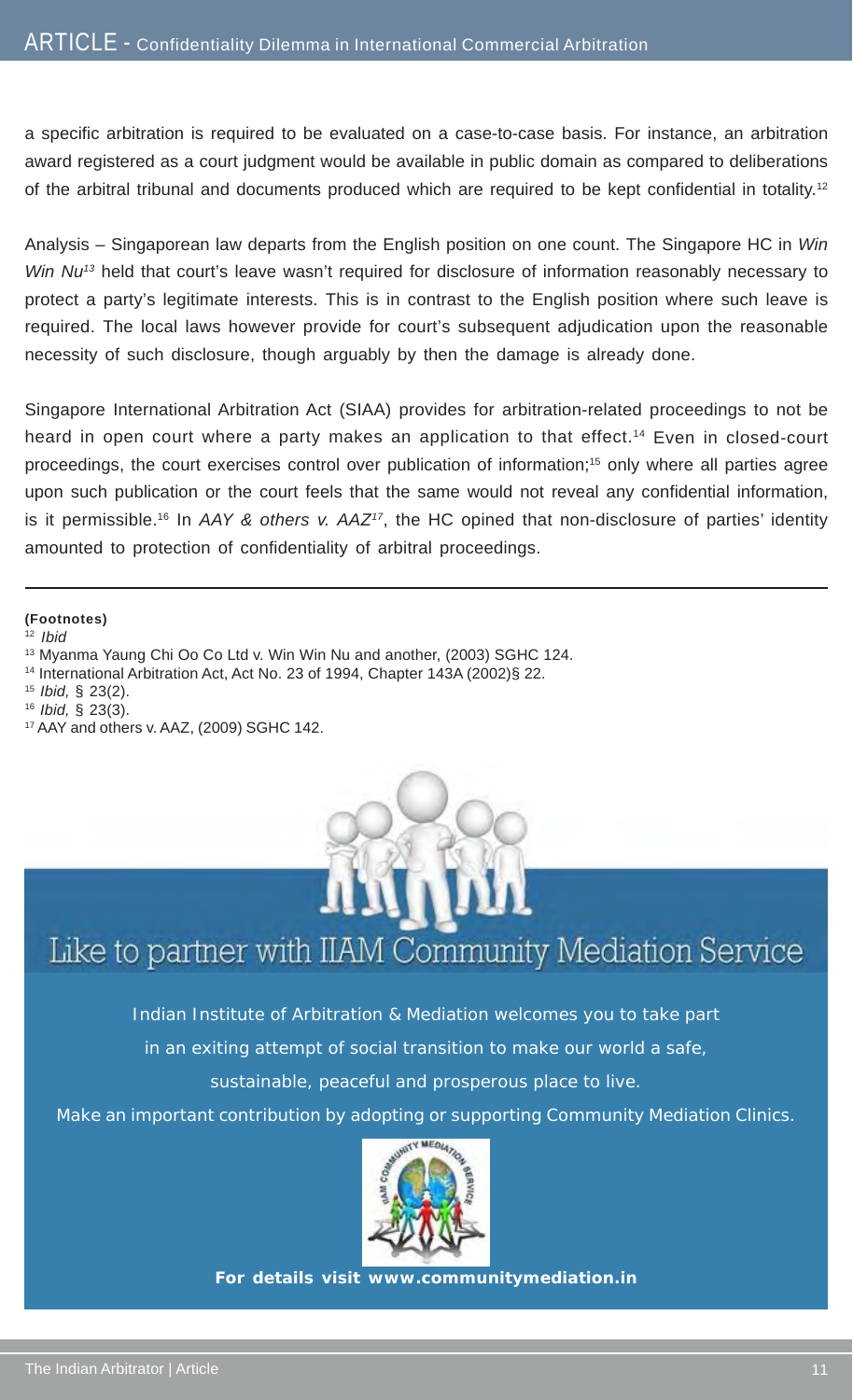#### **Hong Kong**

The Hong Kong Arbitration Ordinance (HKAO) expressly imposed confidentiality in arbitration proceedings from 2011, mandating parties to deter from disclosing any information pertaining to arbitral proceedings or the final award.18 Where parties haven't contracted to keep their information confidential, statutory restriction will come into play. The Hong Kong International Arbitration Centre (HKIAC) prohibits any communication of information in relation to arbitral proceedings or award. Mandatory disclosures under law, disclosure necessary for enforcement of a legal right and disclosure in course of challenging the arbitral award are the three exceptions to the general rule.19

Analysis – Where a party(s) challenges the arbitral award, closed-court proceedings (just like Singapore) happen, unless the party applies for open-court.<sup>20</sup> Hong Kong courts' control over publication of information is also similar to Singapore. Though the Ordinance is silent on legal consequences arising out of breach of confidentiality in arbitration, HK courts pass injunction orders to prohibit unwarranted disclosure.

#### **JURISDICTIONS REJECTING IMPLIED CONFIDENTIALITY**

#### **United States of America (US)**

Though the US Court of Appeals for the Second and Fifth Circuit have affirmed that any question on the applicability of confidentiality in arbitration is a question on the very nature of the process, it is erroneous to presume that all information tendered during arbitration would remain confidential.<sup>21</sup> The American Arbitration Association (AAA) and American Bar Association (ABA) have regulations defining arbitrator's obligations to maintain confidentiality.<sup>22</sup> However, it is silent on the parties' obligations. The underlying logic is that parties have the autonomy to decide if they wish to disclose the details of arbitration and award. However, this is the real issue as confidentiality is frequently violated by parties and witnesses in US.

#### **Sweden**

The Swedish Supreme Court in 2000 in *AI Trade Finance<sup>23</sup>* held that no implied duty of confidentiality existed in private arbitrations neither under the UN-ECE rules nor under the Swedish law. The judgment left express contractual provisions in the arbitration agreement as one of the two possible alternatives.

**(Footnotes)**

<sup>18</sup> Hong Kong Arbitration Ordinance, L.N. 38 of 2011,§ 18(1).

<sup>19</sup> *Ibid,* § 18(2).

<sup>20</sup> *Ibid,* § 17.

<sup>21</sup> Laura A. Kaster, *Confidentiality in U.S. Arbitration*, Mediate.com, https://www.mediate.com/mediator/attachments/ 26226/Confidentiality%20in%20Arbitration%20DRSNewsSpr12.pdf (Last accessed: November 30, 2016).

<sup>&</sup>lt;sup>22</sup> Canon VI- An arbitrator should be faithful to the relationship of trust and confidentiality inherent in that office *The Code of Ethics for Arbitrators in Commercial Disputes*, American Arbitration Association, www.adr.org/aaa/ ShowProperty?nodeId=/UCM/ADRSTG\_003867 (Last accessed: November 30, 2016).

Also, *Statement of Ethical Principles for the American Arbitration Association,* an ADR Provider Organization, American Arbitration Association, https://www.adr.org/aaa/faces/s/about/mission/ethical

principles?\_afrLoop=987748010824047&\_afrWindowMode=0&\_afrWindowId=null#%40%3F\_afrWindowId%3Dnull%26\_afrLoop% 3D987748010824047% 26\_afrWindowMode%3D0%26\_adf.ctrl-state%3Dws5c7lhnu\_4 (Last accessed: November 30, 2016).

<sup>&</sup>lt;sup>23</sup> Bulgarian Foreign Trade Bank Ltd. v. AI Trade Finance Inc., Case No. T 1881-99 (1999).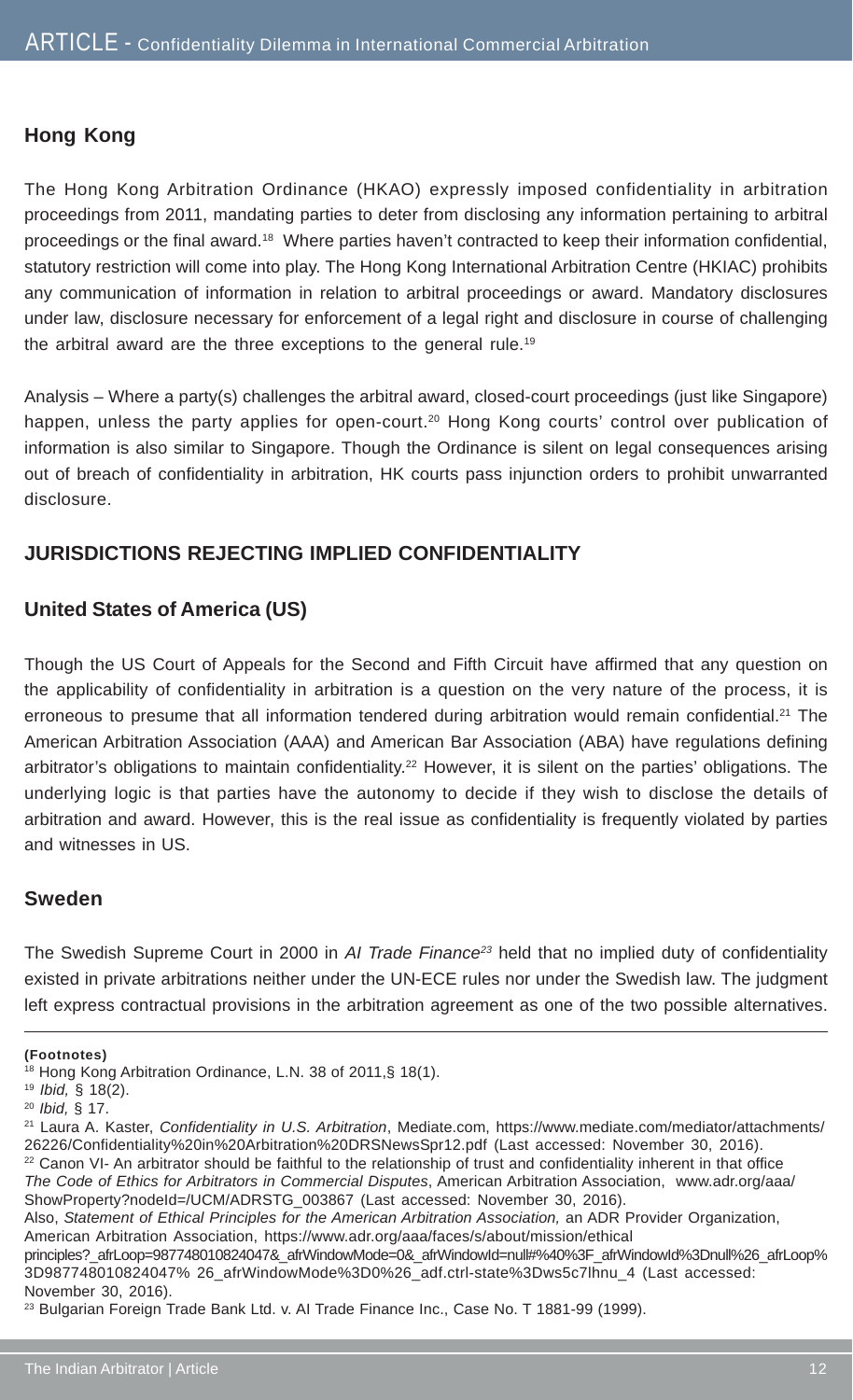#### **Australia and New Zealand**

The Australian High Court in *Plowman<sup>24</sup>* distinguished privacy from confidentiality, observing that the latter isn't an essential attribute of arbitration. New Zealand, in order to negate the ramifications of the Australian judgment, codified the confidentiality obligation of the parties.<sup>25</sup>

#### **INTERNATIONAL ARBITRAL BODIES AND THEIR GUIDELINES**

Though most of these guidelines require the arbitrator(s) to maintain confidentiality regarding arbitral proceedings, most fail to impose a similar obligation on parties. The UNCITRAL and Stockholm Chamber of Commerce (SCC) Rules have a limited role: they merely provide for private hearings and confidentiality of awards.26

The ICC rules provide for private hearings and confidential functioning of the ICC Court. It also gives the Tribunal power to pass confidentiality-based orders on a party's application, which is relevant for protecting trade secrets and confidential information. The Rules per se don't provide for the confidentiality of awards, materials and Tribunal's deliberations, unless requested for by the party.

Article 30 of the LCIA rules obligates parties to keep the (i) award, (ii) all materials and documents presented and, (iii) the Tribunal's deliberations confidential. There are three exceptions to this general rule.<sup>27</sup> A prior consent of all parties and the arbitral tribunal is required for publication of award.<sup>28</sup> Article 41 of Dubai International Arbitration Centre (DIAC) Rules provide for confidentiality protection on same lines as LCIA with one difference.<sup>29</sup> The former doesn't envisage a situation concerning publication of the arbitral award.

#### **(Footnotes)**

28 LCIA Arbitration Rules 2014, § 30.3,The London Court of International Arbitration, http://www.lcia.org/ dispute\_Resolution\_Services/lcia-arbitration-rules-2014.aspx#Article 30 (Last accessed: November 30, 2016). 29 DIAC Arbitration Rules 2007,§ (41), Dubai International Arbitration Centre, http://www.diac.ae/idias/rules/ Arb.Rules%202007/6MISCELLANEOUS/ (Last accessed: November 30, 2016).



<sup>&</sup>lt;sup>24</sup> Esso Australia Resources Ltd v Plowman, 128 ALR 391 (1995).

<sup>25</sup> New Zealand Arbitration Act 1996,No 99 of 1996, § 14.

<sup>26</sup> UNCITRAL Arbitration Rules 2013, UNCITRAL, §§ 6 and 7, http://www.uncitral.org/pdf/english/texts/arbitration/ arb-rules-2013/UNCITRAL-Arbitration-Rules-2013-e.pdf (Last accessed: November 30, 2016).

*Arbitration Rules 2010*, § 46, Arbitration Institute of the Stockholm Chamber of Commerce, http://

www.sccinstitute.com/media/40120/arbitrationrules\_eng\_webbversion.pdf (Last accessed: November 30, 2016). <sup>27</sup> These exceptions are: (a) Party is required to disclose in furtherance of a legal duty (b) Enforcement of a legal right (c) Enforcement/challenge to the arbitral award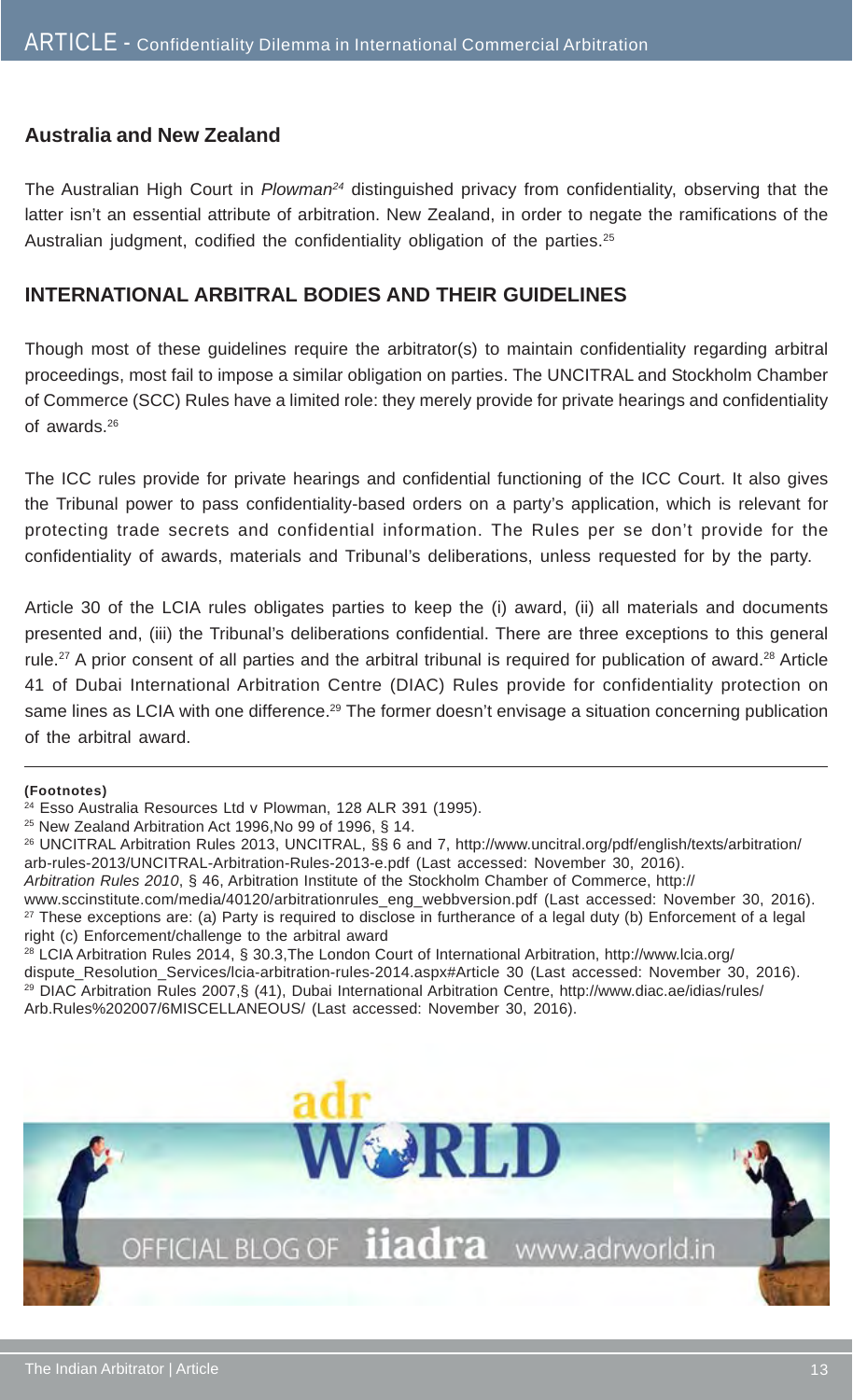Article 38 of China International Economic and Trade Arbitration Commission (CIETAC) rules prohibit all persons involved in arbitration (parties, arbitrators, witnesses, interpreters, experts and any other relevant person) from disclosing substantive or procedural matters to a third-party.<sup>30</sup> WIPO arbitration rules have a strict confidentiality protection regime since focus is on protecting intellectual property and trade secrets.31

#### **MAINTAINING CONFIDENTIALITY IN INTERNATIONAL ARBITRATIONS**

There is no universally accepted approach to maintaining confidentiality in international commercial arbitrations. However, parties have the autonomy to decide the degree of confidentiality they want in their arbitral proceedings. Privacy in arbitration proceedings would not necessarily guarantee confidentiality; hence special care is required to be observed while drafting the arbitration clause to ensure that parties' dealings and interests remain confidential. Common and civil law courts have given contradicting opinions on a range of confidentiality issues such as  $32 -$ 

- (i) Does the duty of confidentiality extend only to commercially sensitive information and arbitral award or to all information relating to proceedings? Does it include the very existence of arbitration?
- (ii) Are witnesses obligated to maintain confidentiality?
- (iii) Whether confidentiality is required to be maintained during court proceedings arising out of arbitration?

Though the institutional rules are inclined towards protecting confidentiality in arbitral proceedings, bodies like ICC don't provide for the same per se, leaving it at the Tribunal's discretion to do so.

The foremost thing to be considered by parties is the nature of arbitration clause – whether an express provision is required envisaging specific situations or adoption of institutional rules providing for confidentiality would suffice. The ideal approach herein is to have specific confidentiality provisions in arbitration agreement to complement the laws of arbitral seat/arbitration rules. Practical suggestions on incorporation of certain crucial provisions in arbitration clause are provided hereunder. Parties have to provide for the duty of confidentiality in arbitration agreement since arbitral laws fail to provide foolproof protection.

(i) Confidentiality requirements for documents – The arbitration clause should contain confidentiality requirements for all documents exchanged between the parties and steps to avoid disclosure.33 This is important to ensure that business secrets aren't divulged by a vindictive party. Parties can impose higher standards of confidentiality protection with respect to trade secrets and identify the same to the other party under the agreement. Where malafide

**<sup>(</sup>Footnotes)**

<sup>30</sup> China International Economic and Trade Arbitration Commission, *CIETAC Arbitration Rules*, China International Economic and Trade Arbitration Commission, http://www.cietac.org/index.php?m=Page&a=index&id =106&l=en (Last accessed: November 30, 2016).

<sup>31</sup> WIPO Arbitration Rules, §§ 75-78, World Intellectual Property Organization, http://www.wipo.int/amc/en/arbitration/ rules/#conf2(Last accessed: November 30, 2016).

<sup>32</sup> Robert Cutler, Timothy Webb and Anastacia Totoeva, *How confidential will your international arbitration really be*?, Lexology, http://www.lexology.com/library/detail.aspx?g=5731344d-7e47-4730-944f-7d028acaa225 (Last accessed: November 30, 2016). 33 *Supra* n.23.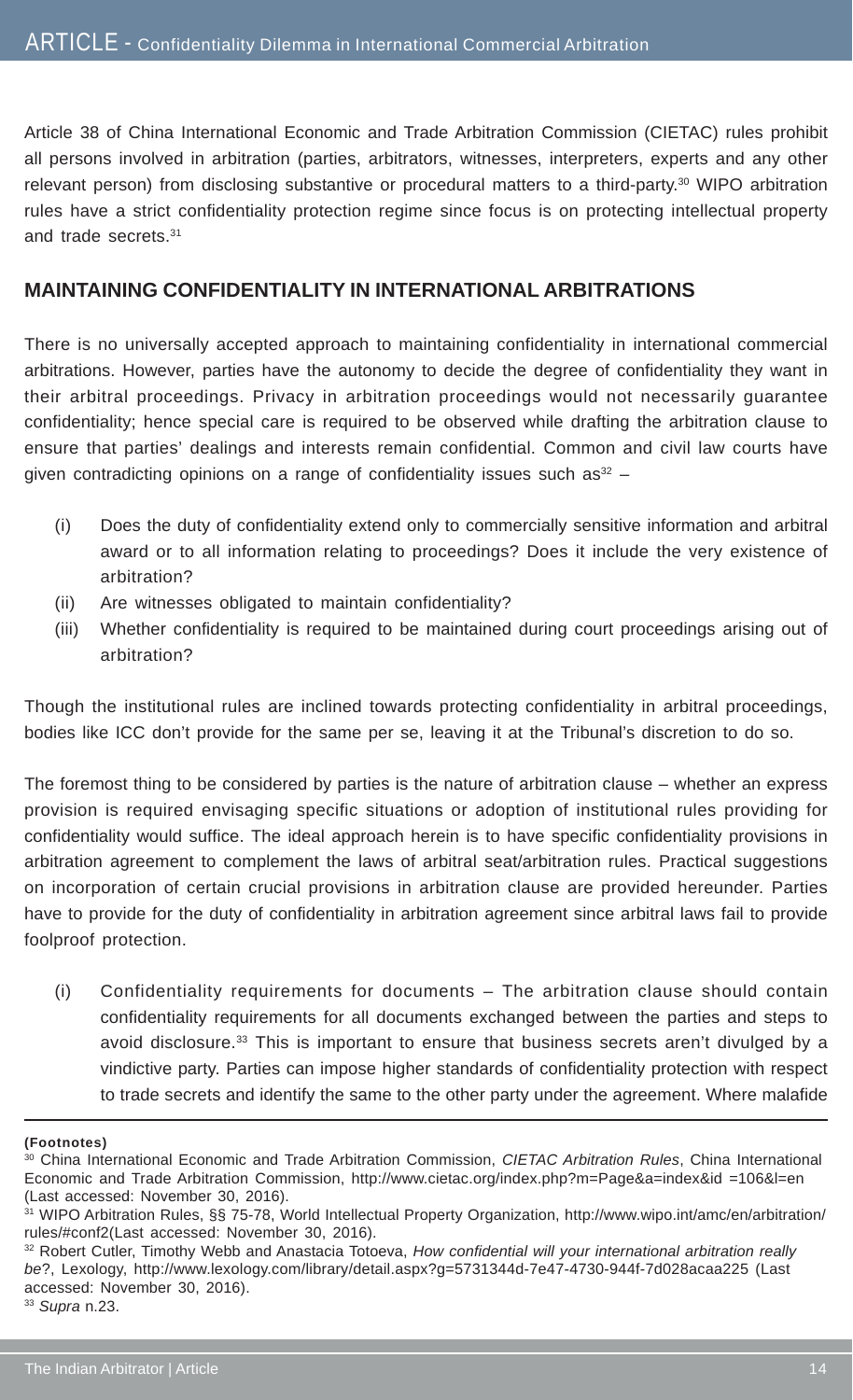disclosure happens, the defaulting party would be liable to compensate the 'victim' party in terms as the Tribunal may decide.

- (ii) Confidentiality obligations of third-parties The material submitted in arbitration, witness' statements, tribunal's deliberations and the final award should be maintained as confidential by not only the arbitrator(s) and parties, but also the witnesses, experts and administrative personnel. The tribunal and the parties have to make sure that all appearing witnesses sign the confidentiality undertaking. However while drafting, parties should keep in mind the mandatory disclosures under law and financial reporting requirements.
- (iii) Choice of governing arbitral law A legal regime seeking to prevent breach of confidentiality rights is preferable. The law should provide for the same either statutorily (as in, Hong Kong) or impliedly (as in, England and Singapore).

Parties under the misconception that arbitration is an inherently confidential process merely adopt one of the generic 'arbitration' clauses. The aforementioned provisions come into play where adopted arbitral rules fail to provide expected degree of confidentiality protection. Though parties entering into a commercial relationship consider an expansive arbitration clause detrimental to the deal, they should nevertheless be exhaustively negotiated in the beginning. Parties must also have a clear stand on the confidentiality protection they require in order to draft the arbitration clause more effectively.

#### **SUGGESTION FOR A UNIFORM RULE**

Since courts face the dilemma of balancing implied duty of confidentiality in arbitral proceedings to improve the ease of doing business with their duty to explore truth in judicial proceedings, they are unlikely to be able to come up with a solution.<sup>34</sup> At the same time, arbitral bodies around the world find it difficult to amend their confidentiality provisions in order to create a uniform standard since such differences are indicative of the competition in arbitration business. Considering that parties often opt for a generic arbitration clause to avoid focusing on contingent future disputes, uniform confidentiality protection mechanism is the need of the hour.

#### **(Footnotes)**

<sup>34</sup> Jeffrey W. Sarles, *Solving The Arbitral Confidentiality Conundrum in International Arbitration, American* Arbitration Association's Annual Volume, 18th edn. ADR & the Law, New York, https://international-arbitrationattorney.com/wp-content/uploads/arbitrationlawConfidentiality.pdf (Last accessed: November 30, 2016).

**What's broken** can be mended. What hurts can be healed. And no matter how dark it gets, the sun is going to rise again.

> **DAILY INSPIRATIONAL QUOTES** FACEBOOK.COM/D.I.QUOTES



#### are always better than arguments, because an argument is to find out who is right, & a discussion is to find

Discussions

out what is right.

**DAILY INSPIRATIONAL QUOTES** FACEBOOK.COM/D.I.QUOTES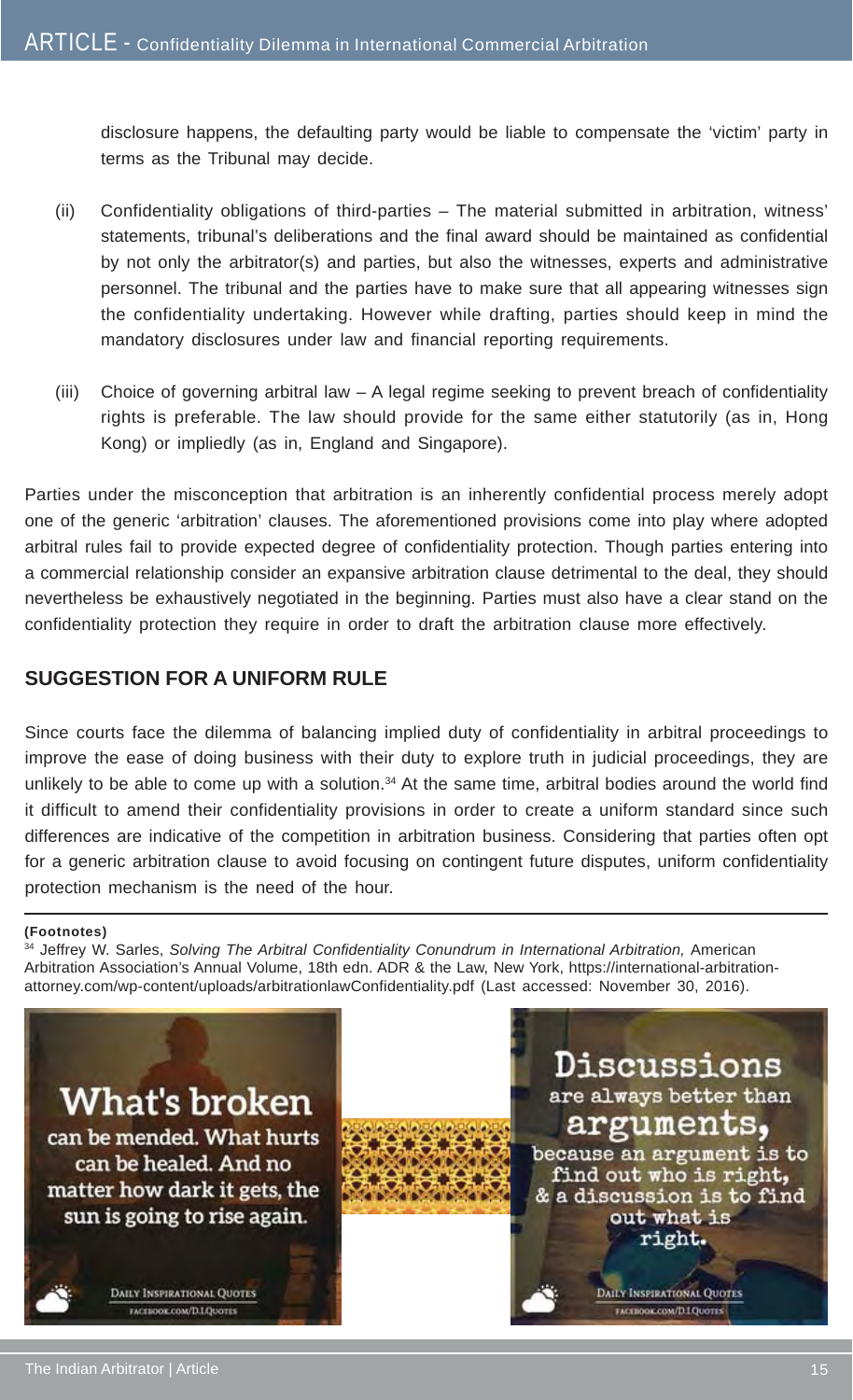Proposal – When arbitration commences, the tribunal has to get the parties to agree on the scope of confidentiality. Where parties fail to reach a consensus, the arbitrator(s) will pass a protective order the terms of which will have deemed acceptance from the parties. Where a party alleges violation of either the confidentiality agreement or protective order in course of proceedings, the same must be resolved by the tribunal. Even if such violation happens after conclusion of arbitration proceedings, it has to be resolved by the same tribunal which can impose penalties on the defaulting party. The underlying reasoning here is that such tribunal will be better equipped than courts (or any other tribunal, for that matter) to tackle the above-mentioned violation, given their understanding of dispute and familiarity with the confidentiality agreement/protective order.

The arbitrator(s) can use pre-determined confidentiality clauses indicating various levels of confidentiality protection to get parties' agreement on the scope of confidentiality.35 However, a protective order – when required to be passed – should incorporate certain exceptions, preferably on the lines of English law. The underlying logic is that even if parties have only incorporated a generic arbitration clause with no confidentiality protection, this rule will still be binding. Parties will also avoid going to the courts in case confidentiality provisions are breached – saving time, money and most importantly, their confidential information.

An arbitral tribunal however, cannot pass a protective order without the parties' consent. The tribunal constituted will explain the Proposal to parties in order to make them understand that maintaining confidentiality is in the best interests of both. Where the parties consent to application of protective order in case of failure to arrive on an agreement, the same cannot be withdrawn later. However, where no consent is given such protective order will have no value.

#### **CONCLUSION**

Judicial pronouncements by domestic courts in the last decade or two have caused a split in the understanding of confidentiality in arbitration proceedings. The level of confidentiality protection differs from state to state, body to body, which is something the arbitrating parties should be aware of. Arbitral institutions should seize the initiative in removing uncertainties that have crept in concerning confidentiality in international arbitrations. If disparities in the confidentiality standards are not bridged, parties would be skeptical to go for arbitration. The uniform rule proposed in the preceding section will ensure that trade secrets, sensitive financial dealings and other confidential information can be protected. Corporate parties seek privacy and confidentiality in arbitration – the same can be ensured by either incorporating the suggested provisions in arbitration clause or application of the proposed uniform rule.

**(Footnotes)** <sup>35</sup> *Ibid.*



#### AUTHOR:

Mayank Samuel, is a final year law student from National Academy of Legal Studies and Research (NALSAR University of Law, Hyderabad)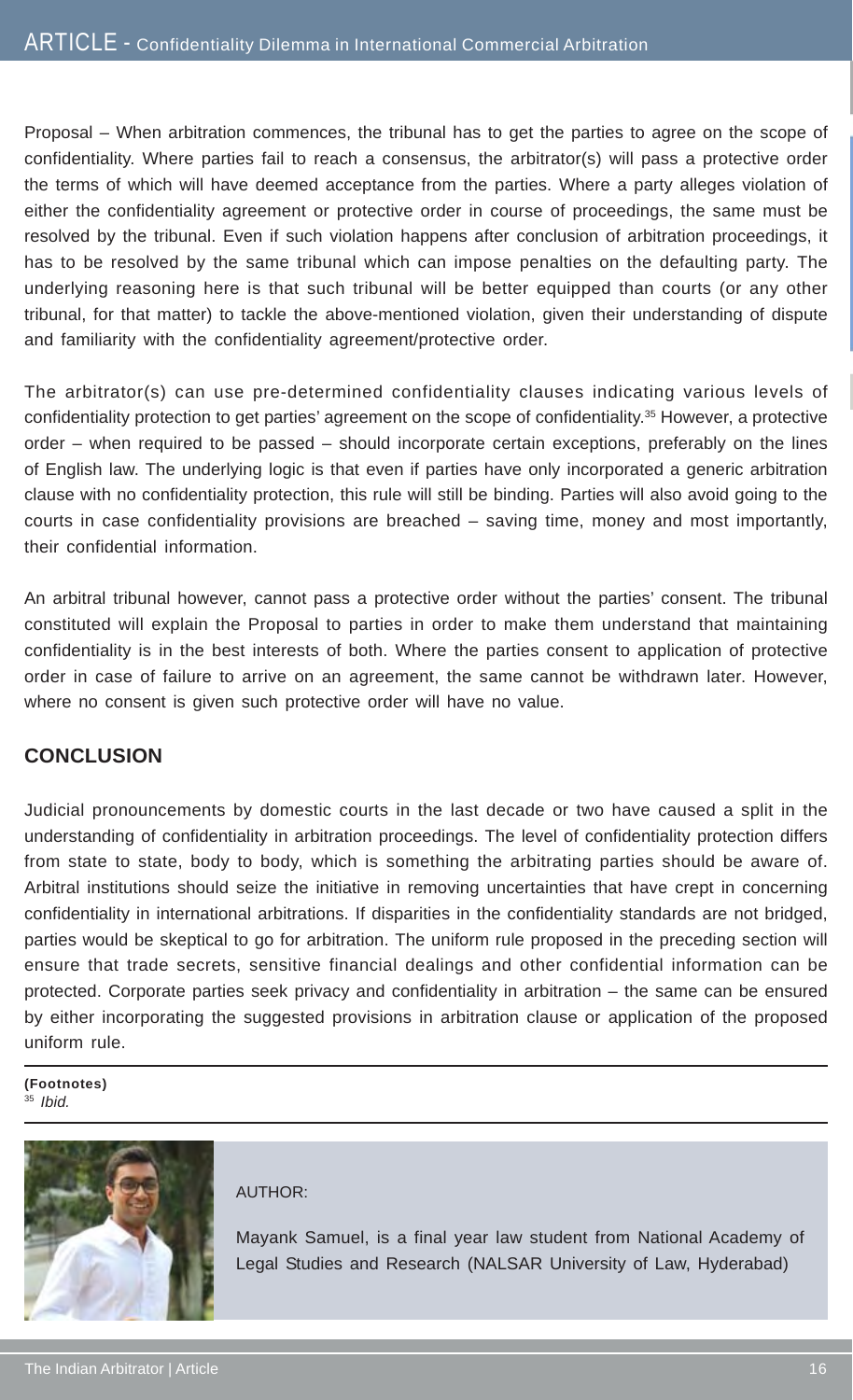## $0$  ut of the box



Once Buddha was traveling with a few of his followers. While they were passing a lake, Buddha told one of his disciples, "I am thirsty. Do get me some water from the lake."

The disciple walked up to the lake. At that moment, a bullock cart started crossing through the lake. As a result, the water became very muddy and turbid.

The disciple thought, "How can I give this muddy water to Buddha to drink?" So he came back and told Buddha, "The water in there is very muddy. I don't think it is fit to drink."

After about half an hour, again Buddha asked the same disciple to go back to the lake. The disciple went back, and found that the water was still muddy. He returned and informed Buddha about the same.

After sometime, again Buddha asked the same disciple to go back. This time, the disciple found the mud had settled down, and the water was clean and clear. So he collected some water in a pot and brought it to Buddha.

Buddha looked at the water, and then he looked up at the disciple and said, "See what you did to make the water clean. You let it be, and the mud settled down on its own, and you have clear water. Your mind is like that too! When it is disturbed, just let it be. Give it a little time. It will settle down on its own. You don't have to put in any effort to calm it down. It will happen. It is effortless."

Having 'Peace of Mind' is not a strenuous job!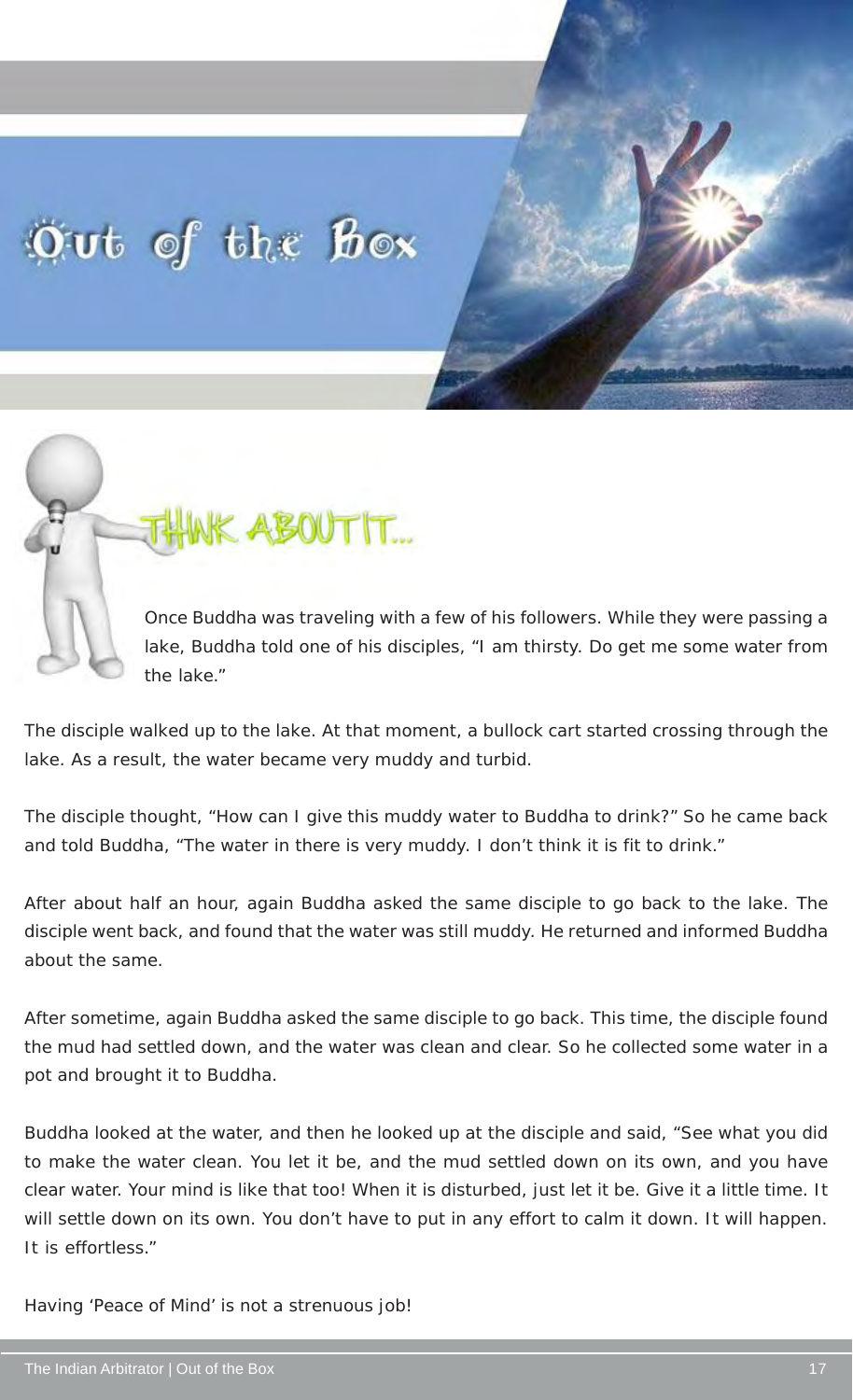

Brain easers

There are 3 triplet brothers looking identical. One is Sam, who always tells the truth. The second is Tom, who always tells a lie. The third is Jim, who either tells the truth or a lie. You go to visit them one day. All the three are sitting side by side. You don't know who is who. So you ask each person a question, first the one who was sitting on the extreme left: "Who is the guy sitting in the middle?" The answer is "He is Sam." You ask the one who in the middle: "What is your name?" The answer is "I am Tom" You ask the one sitting on the right: "Who is the guy sitting in the middle?" The answer is "He is Jim" You get really confused. But with little thinking can you find out who is who. How?

[Answer at Page 22]

A man is driving down the road and his car broke down near a monastery. He goes to the monastery, knocks on the door, and says, "My car broke down. Do you think I could stay the night?" The monks graciously accept him, feed him dinner, and even fix his car. As the man tries to fall asleep, he hears a strange sound. The next morning, he asks the monks what the sound was, but they say, "We can't tell you. You're not a monk."



The man is disappointed, but thank them and leaves from there. Some years later, the same man breaks down in front of the same monastery. The monks again accept him, feed him, and even fix his car. That night, he hears the same strange noise that he had heard years earlier. The next morning, he asks what it is, but the monks reply, "We can't tell you. You're not a monk."

The man says, "All right, all right. I'm dying to know. If the only way I can find out what that sound was, is to become a monk, how do I become a monk?"

The monks reply, "You must travel the Earth and tell us how many blades of grass there are and the exact number of sand pebbles. When you find these numbers, you will become a monk."

The man sets about his task. Some forty-five years later, he returns and knocks on the door of the monastery. He says, "I have traveled the earth and have found what you have asked for. There are 145,236,284,232 blades of grass and 231,281,219,999,129,382 sand pebbles on the earth. "The monks reply, "Congratulations. You are now a monk. We shall now show you the way to the sound."

The monks lead the man to a wooden door, where the head monk says, "The sound is right behind that door." The man reaches for the knob, but the door is locked. He says, "Real funny. May I have the key?" The monks give him the key, and he opens the door. Behind the wooden door is another door made of stone. The man demands the key to the stone door. The monks give him the key, and he opens it, only to find a door made of ruby. He demands another key from the monks, who provide it. Behind that door is another door, this one made of sapphire. So it went until the man had gone through doors of emerald, silver, topaz and amethyst.

Finally, the monks say, "This is the last key to the last door."

The man is relieved to no end. He unlocks the door, turns the knob, and behind that door he is amazed to find the source of that strange sound.

But I can't tell you what it is. You're not a monk!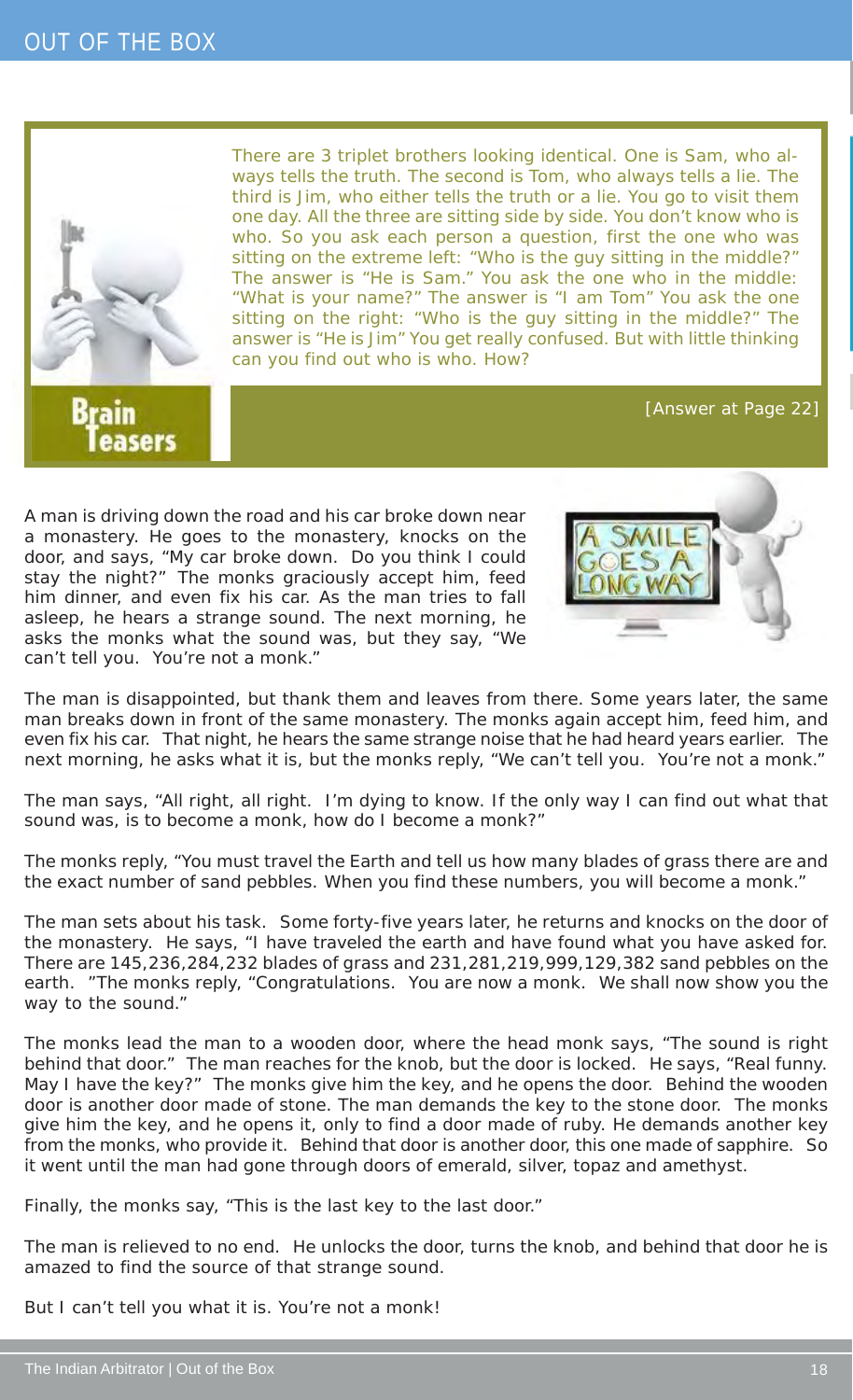# News & Events

### GLOBAL POUND CONFERENCE INDIA MARCH 17-19, 2017 AT CHANDIGARH

GPC series India will be held at the Judicial Academy, Chandigarh, India during 17-19 March 2017. The goal of the GPC is to create a conversation about what can be done to improve access to justice and the quality of justice around the



world in civil and commercial conflicts. It will convene all stakeholders in dispute resolution – commercial parties, chambers of commerce, lawyers, academics, judges, arbitrators, mediators, policy makers, government officials, and others – at conferences around the world. The GPC series was launched in March 2016 at Singapore and the last of the series will be held at London in July 2017. During the period the GPC series will be held in over 40 places organised in over 30 countries.

The conferences, "**Shaping the Future of Dispute Resolution and Improving Access to Justice**" will provoke debate on existing tools and techniques, stimulate new ideas and generate actionable data on what corporate and individual dispute resolution users actually need and want, both locally and globally. There will also be networking opportunities for the participants to interact with local and international stakeholders through panel discussions, interactive sessions and informal engagements. The event is targeted at dispute resolution users, advisors, providers and other stakeholders.

The Global Pound Conference is your opportunity to be part of history! Join in the conversation and make a real impact in helping shape the future of commercial dispute resolution! For details log on to www.arbitrationindia.org/gpc.html

### NEW ARBITRATION & MEDIATION RULES FOR IIAM

Indian Institute of Arbitration & Mediation has brought out its new Arbitration Rules and Mediation Rules. The IIAM Mediation Rules, along with the Mediator Code of Conduct (adopted as per the guidelines of the International Mediation Institute (IMI), The Hague) has been updated. The new IIAM Arbitration Rules has adopted the UNCITRAL Rules with modifications and include provisions for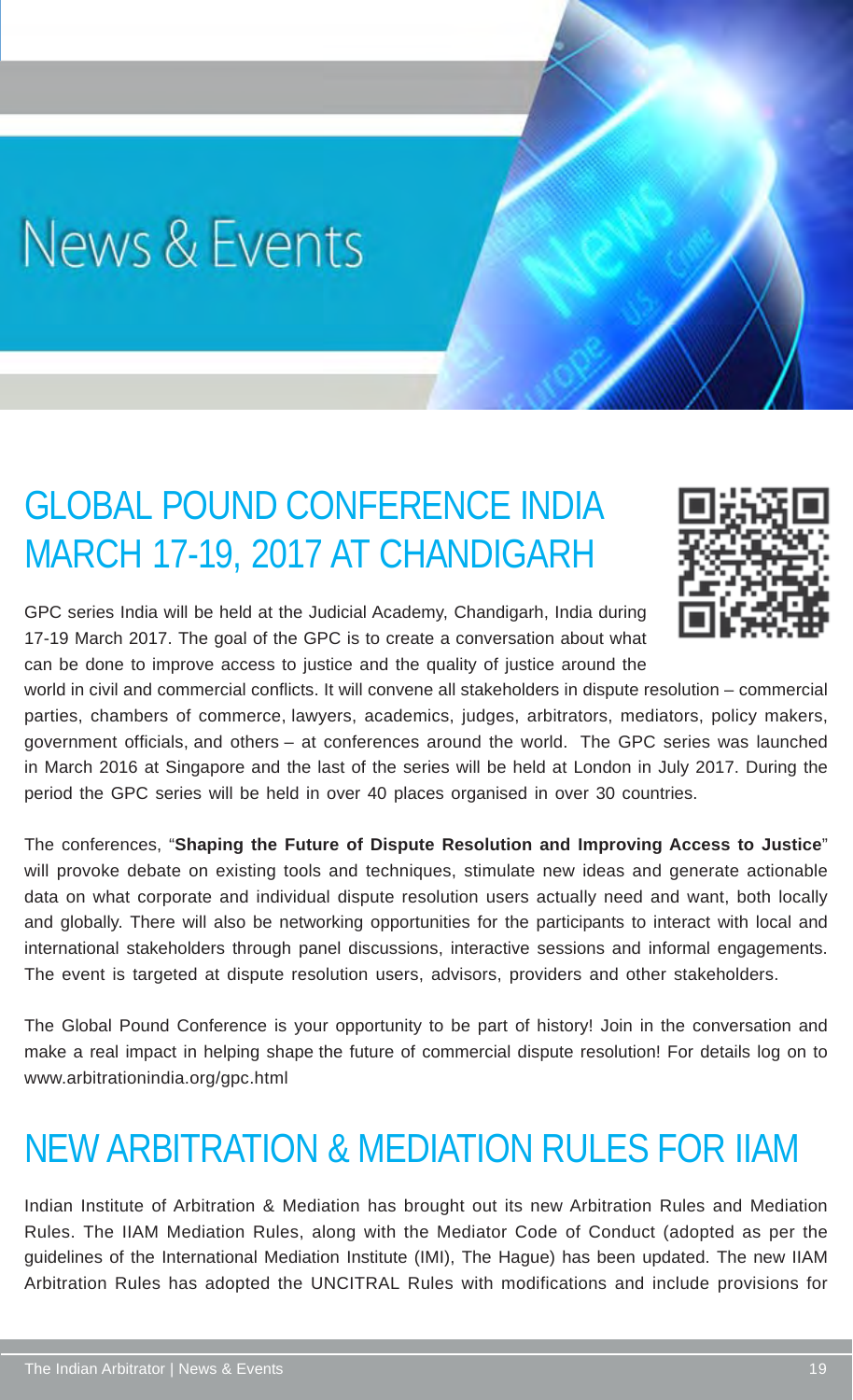Emergency Arbitration, Fast Track Arbitration, Arb-Med-Arb Procedure etc.

(UNCITRAL has endorsed the acceptance at www.uncitral.org/uncitral/en/uncitral\_texts/arbitration/ 2010Arbitration\_rules\_status.html).

The rules have been made at global standards, so that best practices could be adopted in both domestic and international mediation and arbitration. The new rules will be effective from 1<sup>st</sup> January 2017. For downloading the new rules and the new fee schedule, visit the IIAM website at www.arbitrationindia.com/rules.html.

Use the following QR code to download the Rules





IIAM Arbitration Rules IIAM Mediation Rules

### HIGH LEVEL COMMITTEE TO REVIEW INSTITUTIONALIZATION OF ARBITRATION

The Government of India has laid emphasis on making Arbitration a preferred mode for settlement of commercial disputes. In order to ensure speedy resolution of commercial disputes and to facilitate effective conduct of international and domestic arbitrations, to go into various factors to accelerate arbitration mechanism and strengthen the arbitration ecosystem in the country and to examine specific issues and roadmap required to make India a robust centre for international and domestic arbitration, the Government has decided to constitute a 10 member High Level Committee (HLC) in the Ministry of Law and Justice, with Mr. Justice B N Srikrishna, former Judge, Supreme Court of India as the Chairman.

### TWO-TIER ARBITRATION PROCEDURE PERMISSIBLE UNDER INDIAN LAW

The Supreme Court of India held (Centrotrade Minerals and Metal Inc v. Hindustan Copper Ltd. – 15/ 12/2016) that the settlement of disputes or differences through a two-tier arbitration procedure (whereby a party can appeal the result of an arbitration to a second arbitration panel) is lawful under Indian law.

The court held that there was nothing in the Arbitration and Conciliation Act 1996 that precluded the parties from agreeing that an award could be referred to a second panel of arbitrators by way of an appeal, with the result of that appeal being subject to the challenge procedure provided by the 1996 Act. Furthermore, two-tier arbitration procedure did not violate Indian public policy.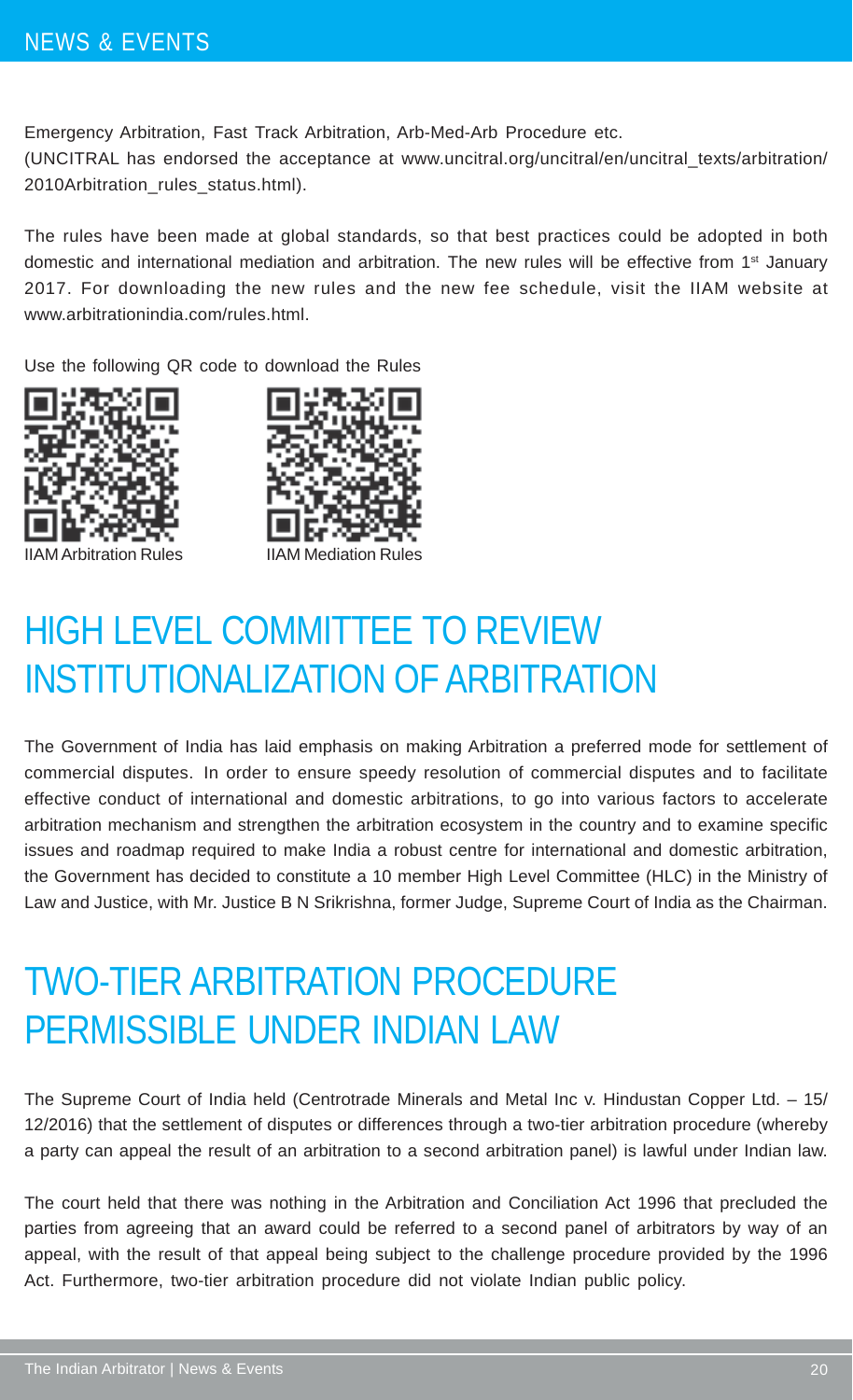### SEZ RULES RELAXED TO ALLOW FOREIGN LAWYERS IN INDIA

In what can be seen as a baby step towards opening India's legal and accounting sector to foreign players, the Government of India has amended Special Economic Zone Rules, 2006 which could make Legal and accountancy services from foreign entities possible in the Special Economic Zones. The amendment to Special Economic Zones Rules, 2006, has been published in the Official Gazette.

### THIRD PARTY FUNDING OF ARBITRATION AND MEDIATION

The Hong Kong government on 30 December 2016 gazetted the Arbitration and Mediation Legislation (Third Party Funding) (Amendment) Bill 2016. The Bill closely follows the recommendations made by the Law Reform Commission in the Report on Third Party Funding for Arbitration dated 12 October 2016.

The Bill clarifies that the centuries-old doctrines of maintenance and champerty, which prohibit third party funding for litigation, do not apply to funding of arbitration and mediation.

### MANDATORY TO SUGGEST MEDIATION UNDER NEW BILL IN IRELAND

Solicitors and barristers will be obliged to advise their clients to consider using mediation to resolve disputes under a new Bill to be published in 2017. The Minister for Justice and Equality will bring the Mediation Bill to Cabinet early this year.

It will introduce an obligation on solicitors and barristers to advise parties to disputes to consider using mediation as a means of resolving them. In addition, when court proceedings are launched, it will also oblige the parties to confirm to the court they have been advised about the mediation option, and have considered it.

### ICC COURT AMENDS ITS RULES

The International Court of Arbitration of the International Chamber of Commerce (ICC Court) has announced important amendments to its Rules of Arbitration. The revised rules will apply from March 1, 2017 in an effort to increase the efficiency and transparency of ICC arbitration procedures.

The most important innovation related to the upcoming rules is the provision that "Expedited Procedure Rules" will automatically apply to all on-going arbitration procedures involving amounts in dispute below US\$2 million, as well as cases involving higher amounts on an opt-in basis.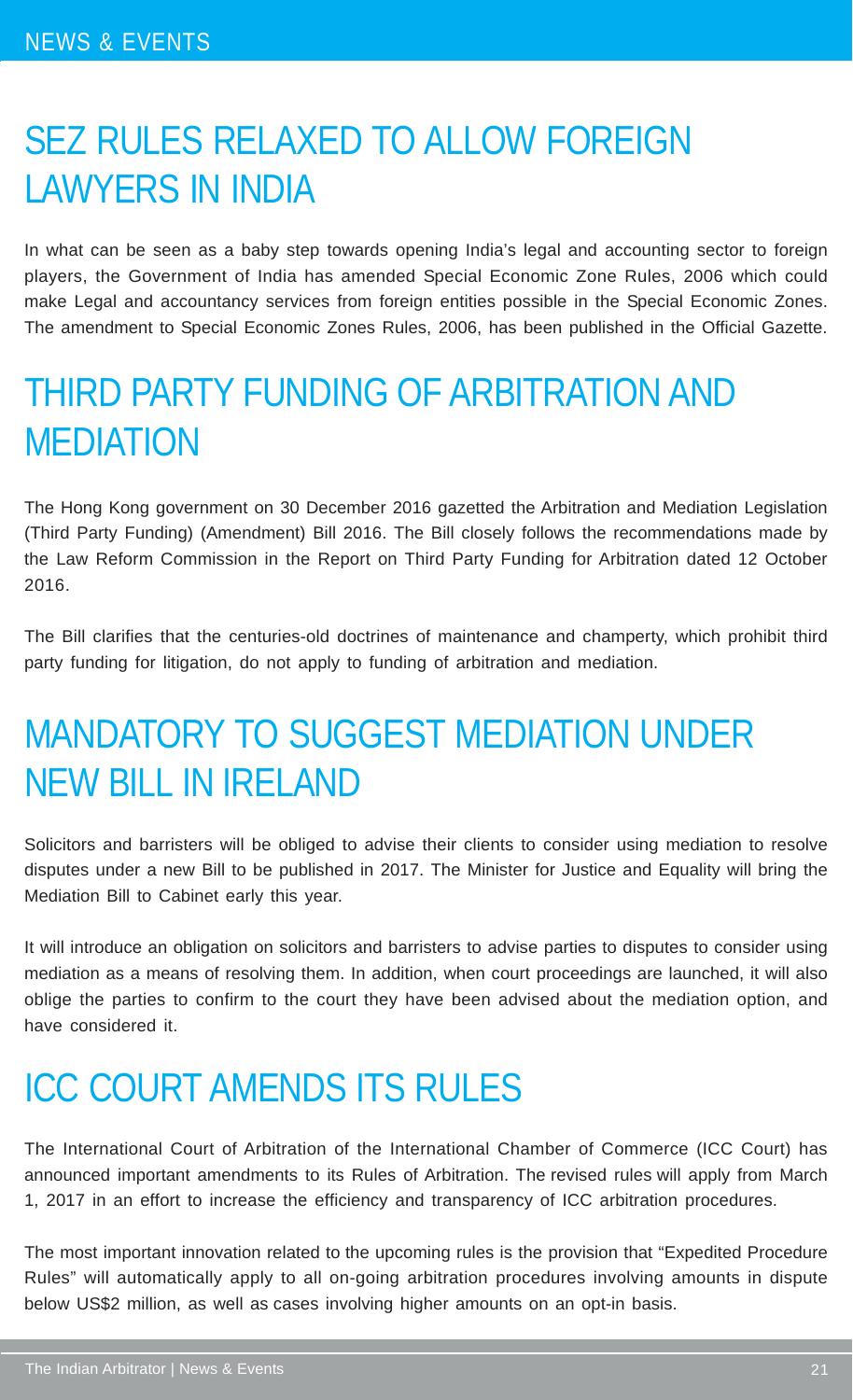### LAW TO BOOST FRAMEWORK FOR COMMERCIAL MEDIATION IN SINGAPORE

Commercial mediation work in Singapore has been given more legislative muscle, as Parliament passed the Mediation Bill, one of two bills tabled to strengthen the Republic's position as an international centre for dispute resolution.

The new Mediation Act, aimed at making settlements more enforceable, will allow parties who reach a settlement after mediation to agree to apply to have the settlement recorded as a court order, which can be enforced. It also stipulates that mediation communication cannot be disclosed to any third party, and cannot be admitted into evidence without permission as well.

The Act is the last of the recommendations made by the International Commercial Mediation Working Group to be implemented. The group was set up in 2013 by the Chief Justice and the Law Ministry.

### ELECTION OF THE SECRETARY-GENERAL OF THE PERMANENT COURT OF ARBITRATION

The Permanent Court of Arbitration (PCA) has announced the re-appointment of Mr. Hugo Hans Siblesz as Secretary-General of the PCA for the 2017-2022 term.

Mr. Siblesz was elected to a second term by a majority of the Member State delegations present and voting at the 196th meeting of the PCA Administrative Council held on 14 December 2016. This was the first contested election of the PCA Secretary-General in the PCA's 116-year history, reflecting the growing relevance of the institution.

### FORMER ARBITRATOR JAILED SIX MONTHS FOR CHEATING

A former chartered arbitrator was convicted for cheating the director of the Kuala Lumpur Regional Centre for Arbitration (Malaysia) six years ago. The Sessions Court judge sentenced the arbitrator to six months in prison and a fine of RM20,000.

The allegation of cheating was to dishonestly inducing the Centre into believing that the arbitrator's statement of independence was true. All arbitrators are required to make a declaration of their independence, to ensure their impartiality in the case they would preside over. The arbitrator allegedly convinced the victim to appoint him as the arbitrator in the dispute.

**Brain Teaser (Answer)**: Since Sam always tells the truth, you can first find him by false logic. If the person sitting on the left was Sam, he would not say (when asked who the guy in the middle was), "He is Sam" because Sam never lies. So the person sitting on the left cannot be Sam. If the one in the middle is Sam, he should say "I am Sam". But he said that he is Tom. So he cannot be Sam, the truth teller. Considering these two statements, it is clear that the person on the right is Sam. His statement is always true. Therefore the middle one is Jim. That leaves Tom on the left.